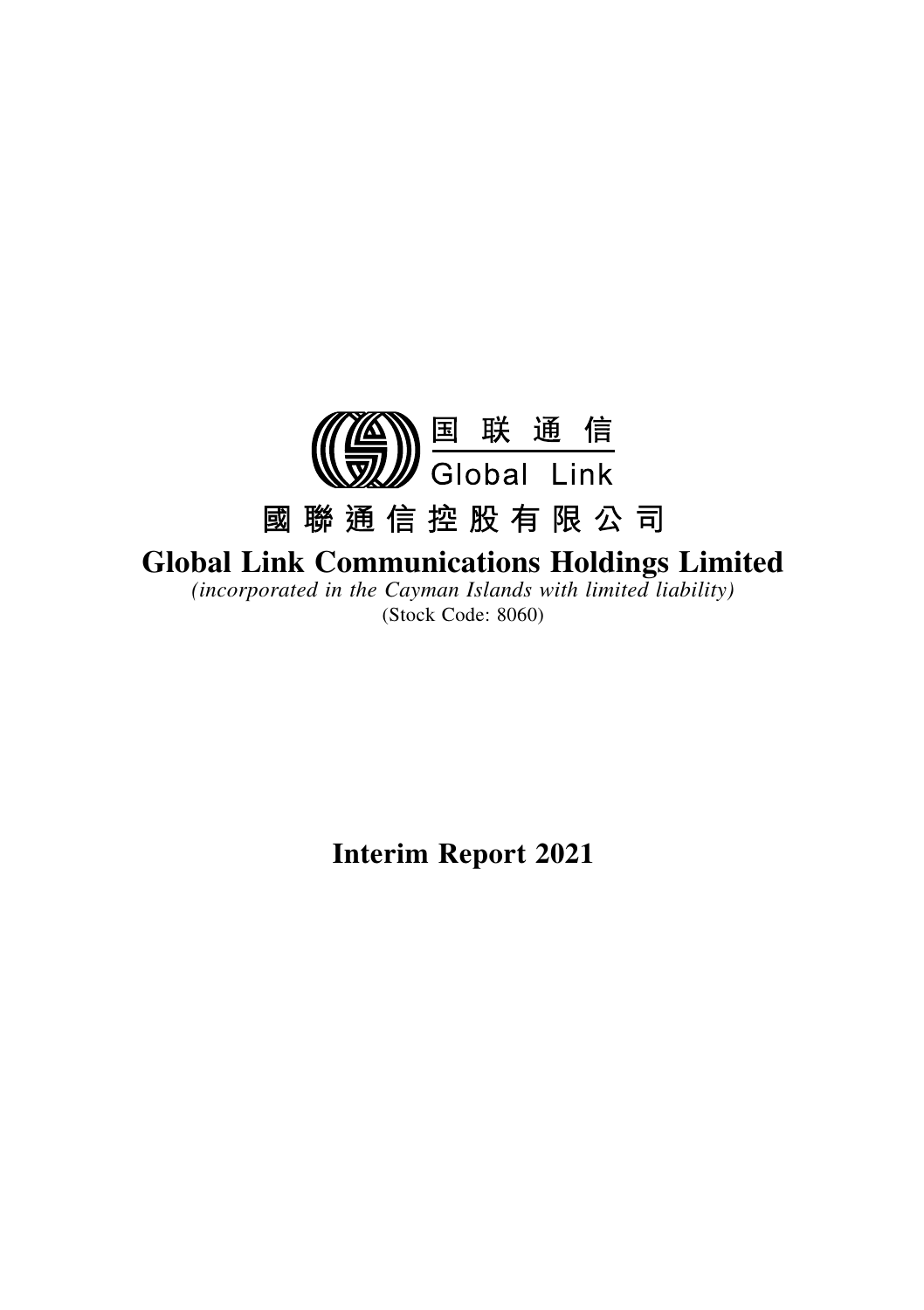## **CHARACTERISTICS OF GEM OF THE STOCK EXCHANGE OF HONG KONG LIMITED (THE "STOCK EXCHANGE")**

**GEM has been positioned as a market designed to accommodate small and midsized companies to which a higher investment risk may be attached than other companies listed on the Stock Exchange. Prospective investors should be aware of the potential risks of investing in such companies and should make the decision to invest only after due and careful consideration.**

**Given that the companies listed on GEM are generally small and mid-sized companies, there is a risk that securities traded on GEM may be more susceptible to high market volatility than securities traded on the Main Board and no assurance is given that there will be a liquid market in the securities traded on GEM.**

Hong Kong Exchanges and Clearing Limited and the Stock Exchange take no responsibility for the contents of this report, make no representation as to its accuracy or completeness and expressly disclaim any liability whatsoever for any loss howsoever arising from or in reliance upon the whole or any part of the contents of this report.

This report, for which the directors (the "**Directors**") of Global Link Communications Holdings Limited (the "**Company**") collectively and individually accept full responsibility, includes particulars given in compliance with the Rules Governing the Listing of Securities on GEM (the "**GEM Listing Rules**") of the Stock Exchange for the purpose of giving information with regard to the Company. The Directors, having made all reasonable enquiries, confirm that, to the best of their knowledge and belief the information contained in this report is accurate and complete in all material respects and not misleading or deceptive, and there are no other matters the omission of which would make any statement herein or this report misleading.

This report will remain on the GEM website at www.hkgem.com on the "Latest Listed Company Information" page for at least 7 days from the date of its posting. This report will also be posted on the website of the Company at www.glink.hk.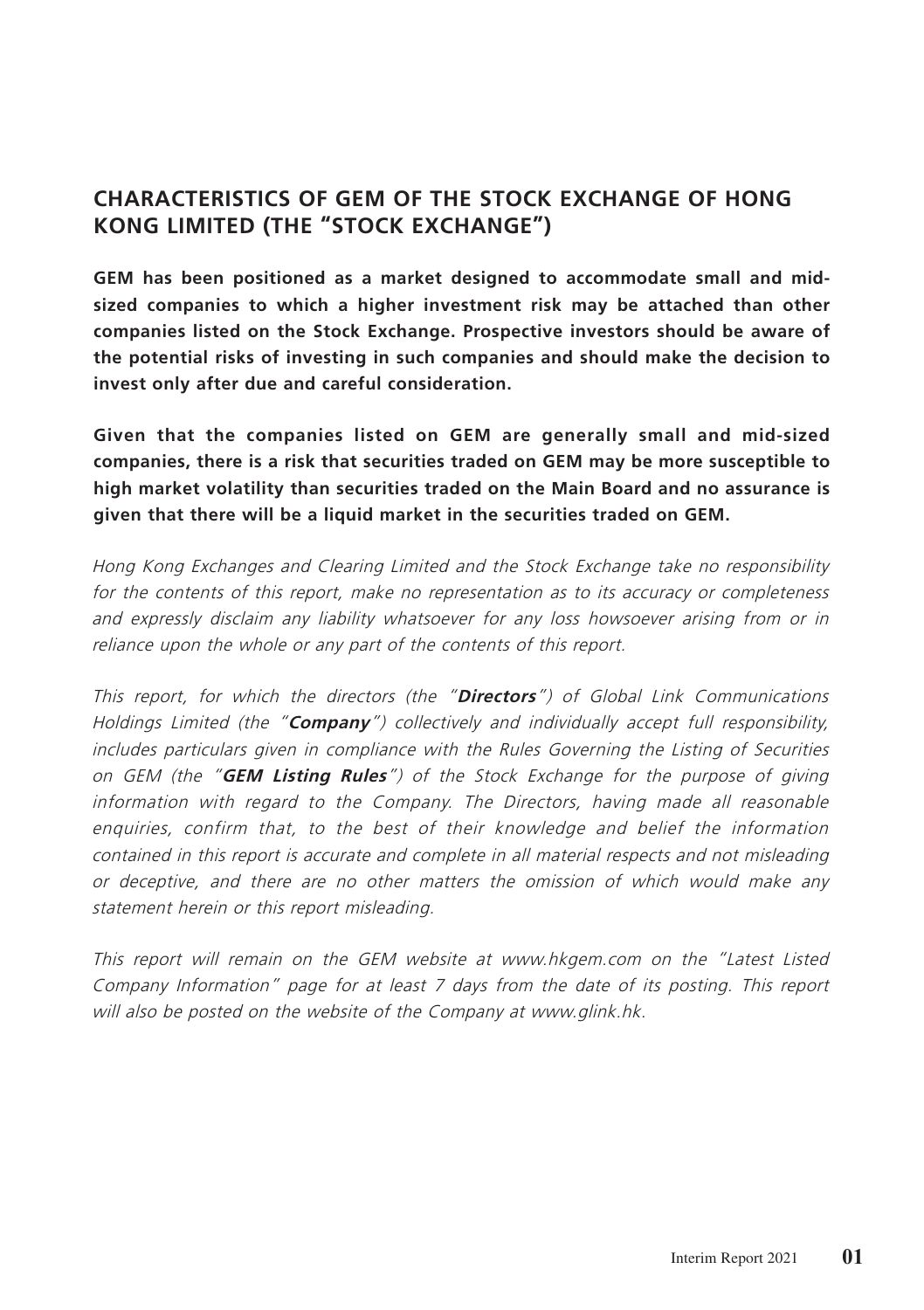## **HIGHLIGHTS**

Turnover for the six months ended 30 September 2021 was approximately HK\$72,992,000, representing approximately 72% increase from that of the Last Corresponding Period.

Loss attributable to equity shareholders of the Company for the six months ended 30 September 2021 was approximately HK\$6,611,000 and net loss of approximately HK\$1,063,000 was recorded in the Last Corresponding Period.

### **UNAUDITED INTERIM RESULTS FOR THE SIX MONTHS ENDED 30 SEPTEMBER 2021**

The board of directors (the "**Board**") of Global Link Communications Holdings Limited (the "**Company**") announces the unaudited condensed consolidated financial statements of the Company and its subsidiaries ("**Global Link**" or the "**Group**") for the three months and the six months ended 30 September 2021 together with the unaudited comparative figures for the corresponding period in 2020 ("**Last Corresponding Period**") as follows: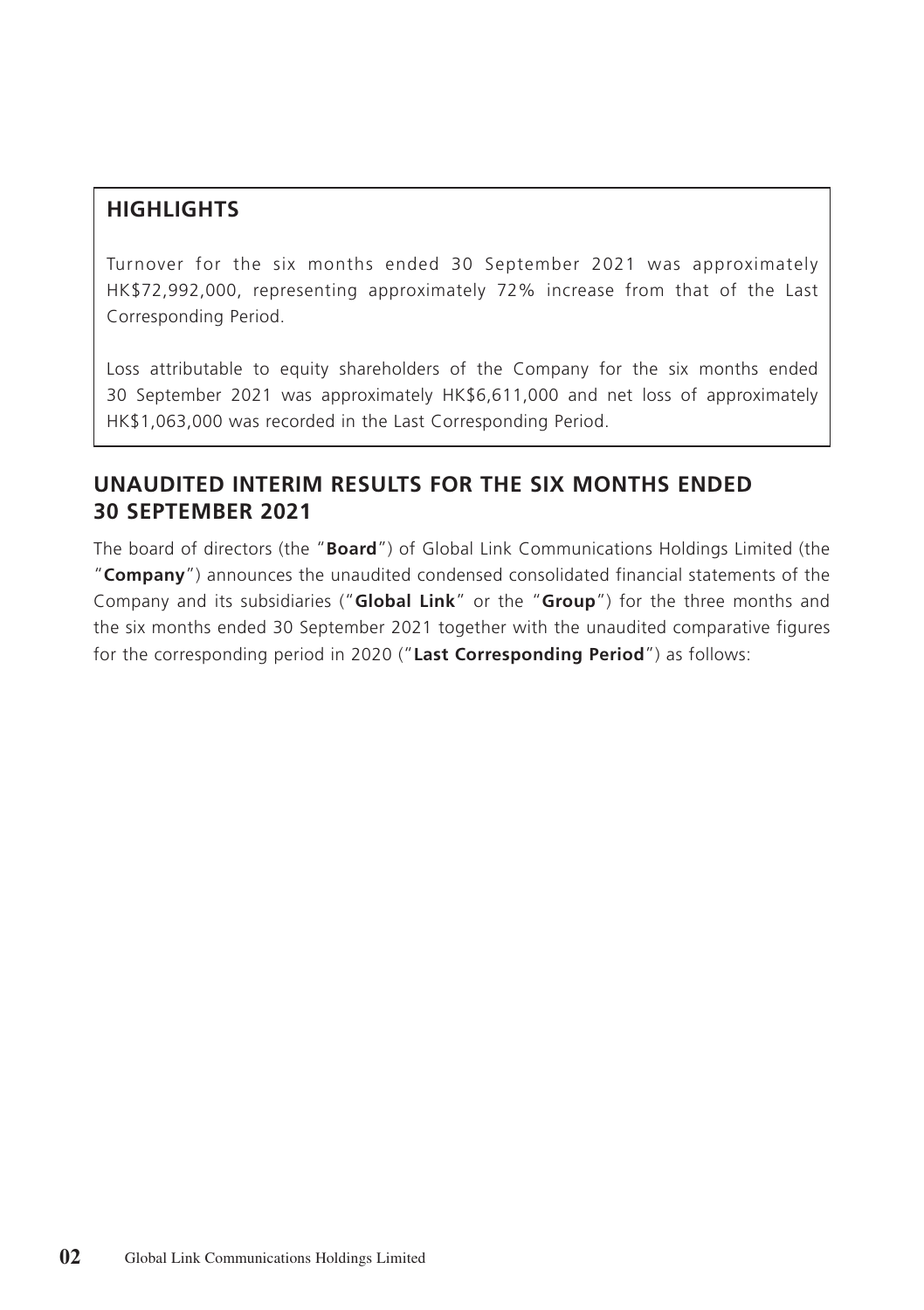# **CONSOLIDATED STATEMENT OF COMPREHENSIVE INCOME**

|                                                                                                                           |        | For the three months ended<br>30 September |                                        | For the six months ended<br>30 September |                                       |  |
|---------------------------------------------------------------------------------------------------------------------------|--------|--------------------------------------------|----------------------------------------|------------------------------------------|---------------------------------------|--|
|                                                                                                                           | Notes  | 2021<br>(Unaudited)<br><b>HK\$'000</b>     | 2020<br>(Unaudited)<br><b>HK\$'000</b> | 2021<br>(Unaudited)<br><b>HKS'000</b>    | 2020<br>(Unaudited)<br>HK\$'000       |  |
| Revenue<br>Cost of sales                                                                                                  | 284    | 46,587<br>(44, 544)                        | 30,142<br>(21, 879)                    | 72,992<br>(72, 406)                      | 42,348<br>(33, 319)                   |  |
| Gross profit                                                                                                              |        | 2,043                                      | 8,263                                  | 586                                      | 9,029                                 |  |
| Other income<br>Selling expenses<br>Administrative expenses<br>Other operating expenses                                   |        | 554<br>(1,754)<br>(3,018)<br>(161)         | 1,115<br>(1, 357)<br>(3, 563)<br>(298) | 2,224<br>(3, 253)<br>(5,618)<br>(232)    | 2,270<br>(5, 374)<br>(7,009)<br>(418) |  |
| (Loss)/profit from operation                                                                                              |        | (2,336)                                    | 4,160                                  | (6, 293)                                 | (1, 502)                              |  |
| Finance costs                                                                                                             |        | (151)                                      | (352)                                  | (309)                                    | (652)                                 |  |
| (Loss)/profit before taxation<br>Income tax                                                                               | 3<br>5 | (2, 487)<br>(5)                            | 3,808                                  | (6, 602)<br>(9)                          | (2, 154)                              |  |
| (Loss)/profit for the period                                                                                              |        | (2, 492)                                   | 3,808                                  | (6, 611)                                 | (2, 154)                              |  |
| Other comprehensive (loss)/<br>income:<br>Exchange differences on translating<br>foreign operations                       |        | 24                                         | 788                                    | 439                                      | 803                                   |  |
| Total comprehensive (loss)/<br>income for the period                                                                      |        | (2, 468)                                   | 4,596                                  | (6, 172)                                 | (1, 351)                              |  |
| (Loss)/profit attributable to:<br>Equity shareholders of the Company<br>Non-controlling interests                         |        | (2, 492)                                   | 3,905<br>(97)                          | (6, 611)                                 | (1,063)<br>(1,091)                    |  |
|                                                                                                                           |        | (2, 492)                                   | 3,808                                  | (6, 611)                                 | (2, 154)                              |  |
| Total comprehensive (loss)/<br>income attributable to:<br>Equity shareholders of the Company<br>Non-controlling interests |        | (2, 468)                                   | 4,693<br>(97)                          | (6, 172)                                 | (260)<br>(1,091)                      |  |
|                                                                                                                           |        | (2, 468)                                   | 4,596                                  | (6, 172)                                 | (1, 351)                              |  |
|                                                                                                                           |        | <b>HK</b> cents                            | HK cents                               | <b>HK</b> cents                          | HK cents                              |  |
| (Loss)/earnings per share:<br>- Basic and diluted                                                                         | 7      | (0.76)                                     | 1.20                                   | (2.03)                                   | (0.33)                                |  |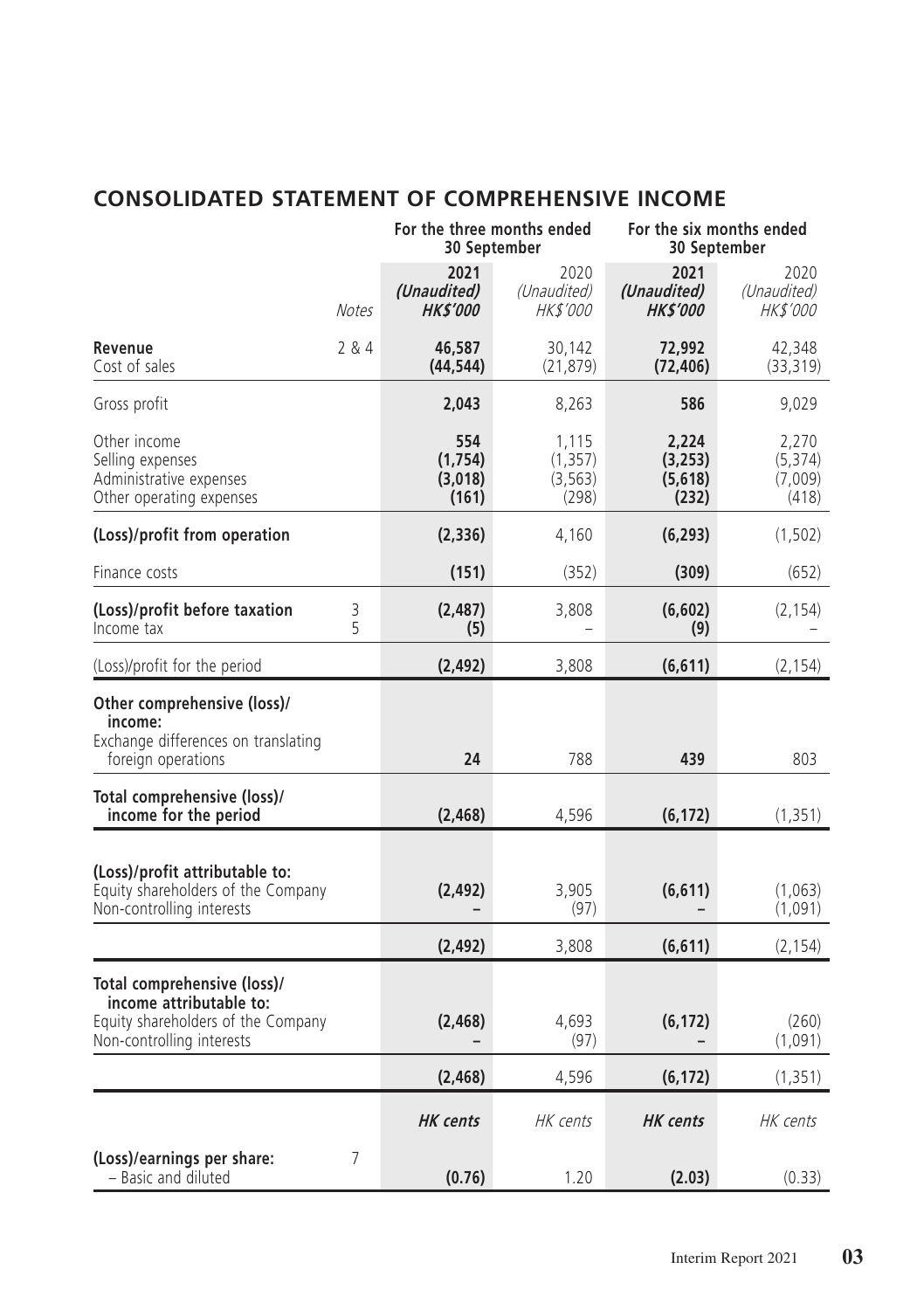# **CONSOLIDATED STATEMENT OF FINANCIAL POSITION**

|                                                                                                                                                                                                               | <b>Notes</b> | As at<br>30 September<br>2021<br>(Unaudited)<br><b>HK\$'000</b> | As at<br>31 March<br>2021<br>(Audited)<br>HK\$'000              |
|---------------------------------------------------------------------------------------------------------------------------------------------------------------------------------------------------------------|--------------|-----------------------------------------------------------------|-----------------------------------------------------------------|
| <b>Non-current assets</b>                                                                                                                                                                                     |              |                                                                 |                                                                 |
| Property, plant and equipment                                                                                                                                                                                 | 8            | 1,678                                                           | 2,400                                                           |
|                                                                                                                                                                                                               |              | 1,678                                                           | 2,400                                                           |
| <b>Current assets</b><br>Inventories<br>Contract assets<br>Trade and other receivables<br>Bills receivables discounted with recourse<br>Deposits and prepayments<br>Time deposit<br>Cash and cash equivalents | 9            | 8,099<br>5,354<br>65,109<br>1,200<br>13,593<br>13,076<br>80,892 | 1,804<br>4,391<br>59,652<br>3,549<br>12,931<br>13,025<br>80,825 |
|                                                                                                                                                                                                               |              | 187,323                                                         | 176,177                                                         |
| <b>Current liabilities</b><br>Trade and other payables<br>Contract liabilities<br>Advances drawn on factored trade<br>receivables with recourse<br>Advances drawn on bills receivables                        | 10           | 63,749<br>97<br>5,666                                           | 43,490<br>969<br>5,857                                          |
| discounted with recourse<br>Lease liabilities<br>Provision<br>Provision for taxation                                                                                                                          |              | 1,200<br>681<br>1,395<br>7,238                                  | 3,549<br>1,284<br>1,148<br>7,139                                |
|                                                                                                                                                                                                               |              | 80,026                                                          | 63,436                                                          |
| <b>Net current assets</b>                                                                                                                                                                                     |              | 107,297                                                         | 112,741                                                         |
| Total assets less current liabilities                                                                                                                                                                         |              | 108,975                                                         | 115,141                                                         |
| <b>Non-current liabilities</b><br>Lease liabilities                                                                                                                                                           |              | 418                                                             | 412                                                             |
| Net assets                                                                                                                                                                                                    |              | 108,557                                                         | 114,729                                                         |
| <b>Capital and reserves</b><br>Equity attributable to equity shareholders of<br>the Company<br>Share capital<br>Reserves                                                                                      |              | 32,638<br>75,919                                                | 32,638<br>82,091                                                |
| Non-controlling interest                                                                                                                                                                                      |              | 108,557                                                         | 114,729                                                         |
| Total equity                                                                                                                                                                                                  |              | 108,557                                                         | 114,729                                                         |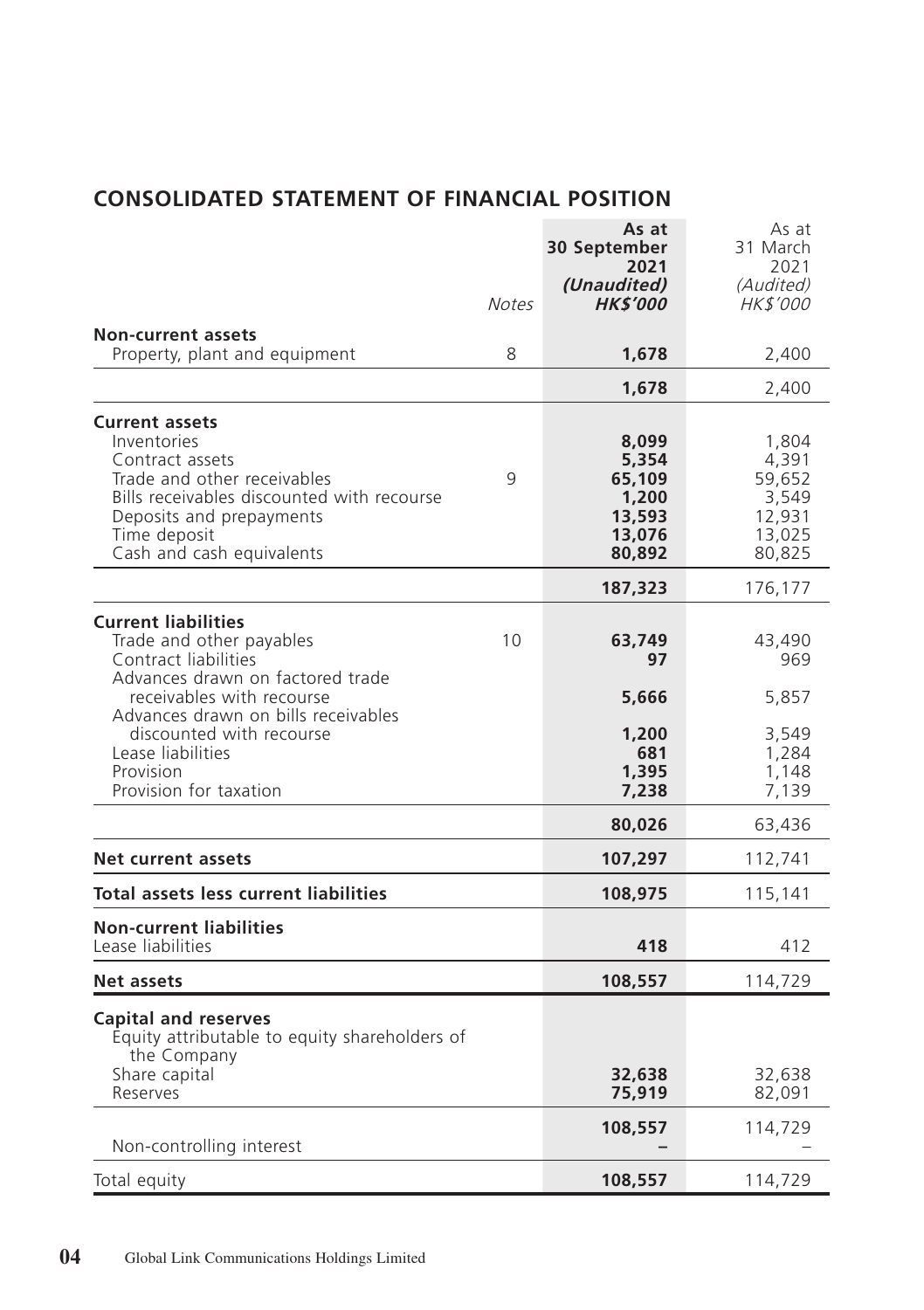# **CONDENSED CONSOLIDATED CASH FLOW STATEMENT**

|                                                                                                                                         |                       | For the six months ended<br>30 September |
|-----------------------------------------------------------------------------------------------------------------------------------------|-----------------------|------------------------------------------|
|                                                                                                                                         | 2021                  | 2020                                     |
|                                                                                                                                         | (Unaudited)           | (Unaudited)                              |
|                                                                                                                                         | <b>HK\$'000</b>       | HK\$'000                                 |
| Net cash generated from/(used in) operating activities                                                                                  | 3,365                 | (5,659)                                  |
| Net cash generated from investing activities                                                                                            | 261                   | 7,854                                    |
| Net cash used in financing activities                                                                                                   | (3,663)               | (697)                                    |
| Net (decrease)/increase in cash and cash equivalents<br>Cash and cash equivalents at 1 April<br>Effect of foreign exchange rate changes | (37)<br>80,825<br>104 | 1,498<br>94,107<br>528                   |
| Cash and cash equivalents at 30 September                                                                                               | 80,892                | 96,133                                   |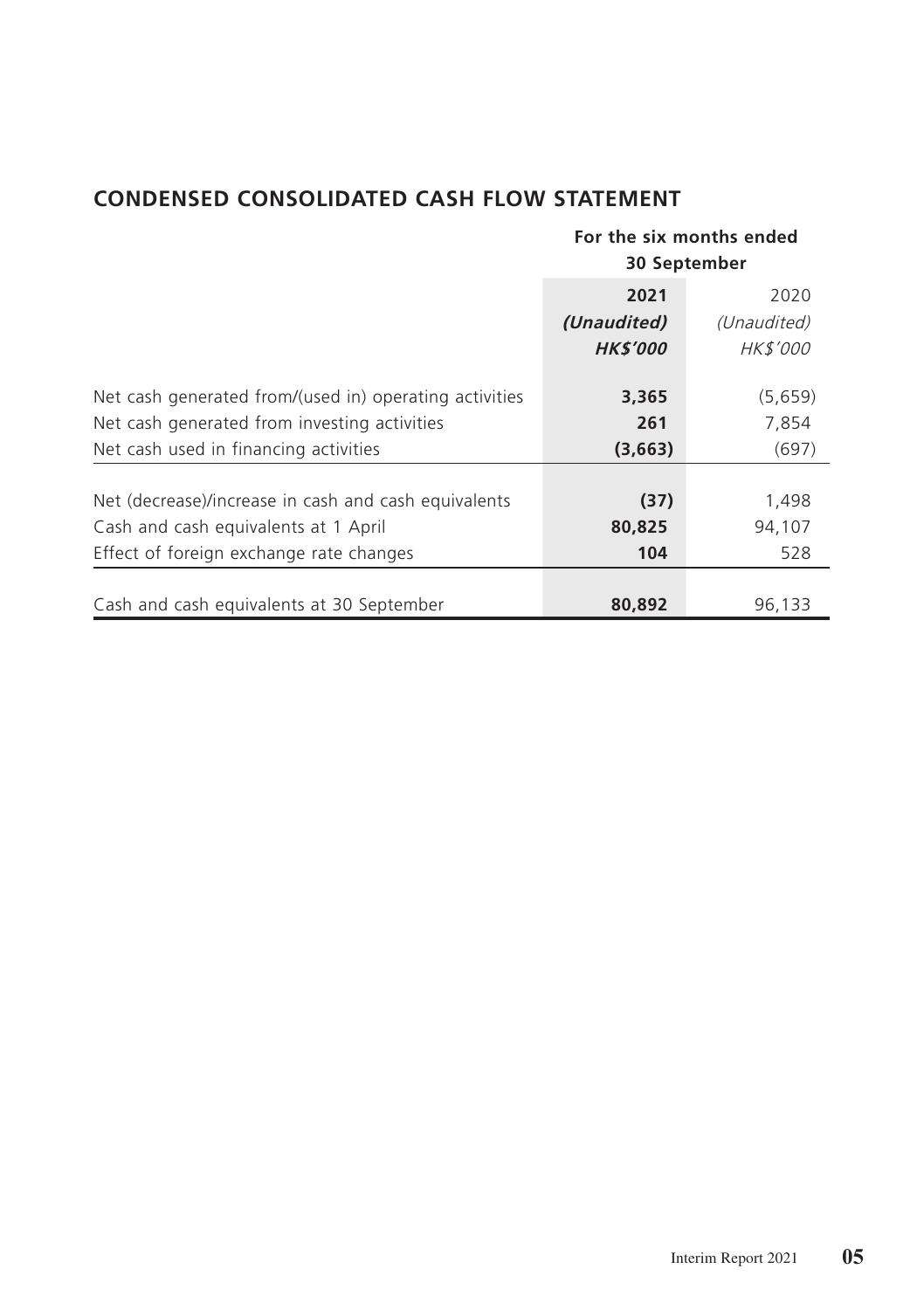## **CONSOLIDATED STATEMENT OF CHANGES IN EQUITY**

|                                                                                                                                                                             |                                                    |                                                    |                                                                 |                                                | Attributable to equity shareholders of the Company      |                                                                     |                                  |                                                                    |                                            |
|-----------------------------------------------------------------------------------------------------------------------------------------------------------------------------|----------------------------------------------------|----------------------------------------------------|-----------------------------------------------------------------|------------------------------------------------|---------------------------------------------------------|---------------------------------------------------------------------|----------------------------------|--------------------------------------------------------------------|--------------------------------------------|
|                                                                                                                                                                             | Share<br>capital<br>(unaudited)<br><b>HK\$'000</b> | Share<br>premium<br>(unaudited)<br><b>HK\$'000</b> | Merger<br>reserve<br>(unaudited)<br><b>HK\$'000</b><br>(note a) | Exchange<br>reserve<br>(unaudited)<br>HK\$'000 | Accumulated<br>Losses<br>(unaudited)<br><b>HK\$'000</b> | Statutory<br>reserves<br>(unaudited)<br><b>HK\$'000</b><br>(note b) | Total<br>(unaudited)<br>HK\$'000 | Non-<br>controlling<br>interests<br>(unaudited)<br><b>HK\$'000</b> | Total<br>equity<br>(unaudited)<br>HK\$'000 |
| As as 1 April 2020                                                                                                                                                          | 32,638                                             | 188,107                                            | 2,135                                                           | 7,303                                          | (134, 459)                                              | 14,868                                                              | 110,592                          | 1,544                                                              | 112,136                                    |
| Loss attributable to<br>equity shareholders of<br>the Company for<br>the period<br>Other comprehensive loss<br>Exchange differences on<br>translating foreign               |                                                    |                                                    |                                                                 |                                                | (1,063)                                                 |                                                                     | (1,063)                          |                                                                    | (1,063)                                    |
| operations                                                                                                                                                                  |                                                    |                                                    |                                                                 | 803                                            |                                                         |                                                                     | 803                              |                                                                    | 803                                        |
| Release upon disposal of<br>a subsidiary                                                                                                                                    | ٠                                                  | $\overline{a}$                                     | $\overline{a}$                                                  | 28                                             | L,                                                      | ÷                                                                   | 28                               | (1, 544)                                                           | (1, 516)                                   |
| As at 30 September 2020                                                                                                                                                     | 32,638                                             | 188,107                                            | 2,135                                                           | 8,134                                          | (135, 522)                                              | 14,868                                                              | 110,360                          | $\overline{\phantom{a}}$                                           | 110,360                                    |
| As as 1 April 2021                                                                                                                                                          | 32,638                                             | 188,107                                            | 2,135                                                           | 9,175                                          | (131, 909)                                              | 14,583                                                              | 114,729                          |                                                                    | 114,729                                    |
| Loss attributable to<br>equity shareholders of<br>the Company for<br>the period<br>Other comprehensive loss<br>Exchange differences on<br>translating foreign<br>operations |                                                    |                                                    |                                                                 | 439                                            | (6,611)                                                 | -                                                                   | (6,611)<br>439                   |                                                                    | (6,611)<br>439                             |
|                                                                                                                                                                             |                                                    |                                                    |                                                                 |                                                |                                                         |                                                                     |                                  |                                                                    |                                            |
| As at 30 September 2021                                                                                                                                                     | 32,638                                             | 188,107                                            | 2,135                                                           | 9,614                                          | (138, 520)                                              | 14,583                                                              | 108,557                          |                                                                    | 108,557                                    |

Note:

- (a) The merger reserve represents the difference between the nominal value of the share capital issued by the Company in exchange for the nominal value of the share capital and share premium of its subsidiary arising from group reorganisation in 2002.
- (b) Statutory reserves comprise statutory surplus reserve and statutory welfare reserve fund of subsidiaries in the People's Republic of China (the "**PRC**").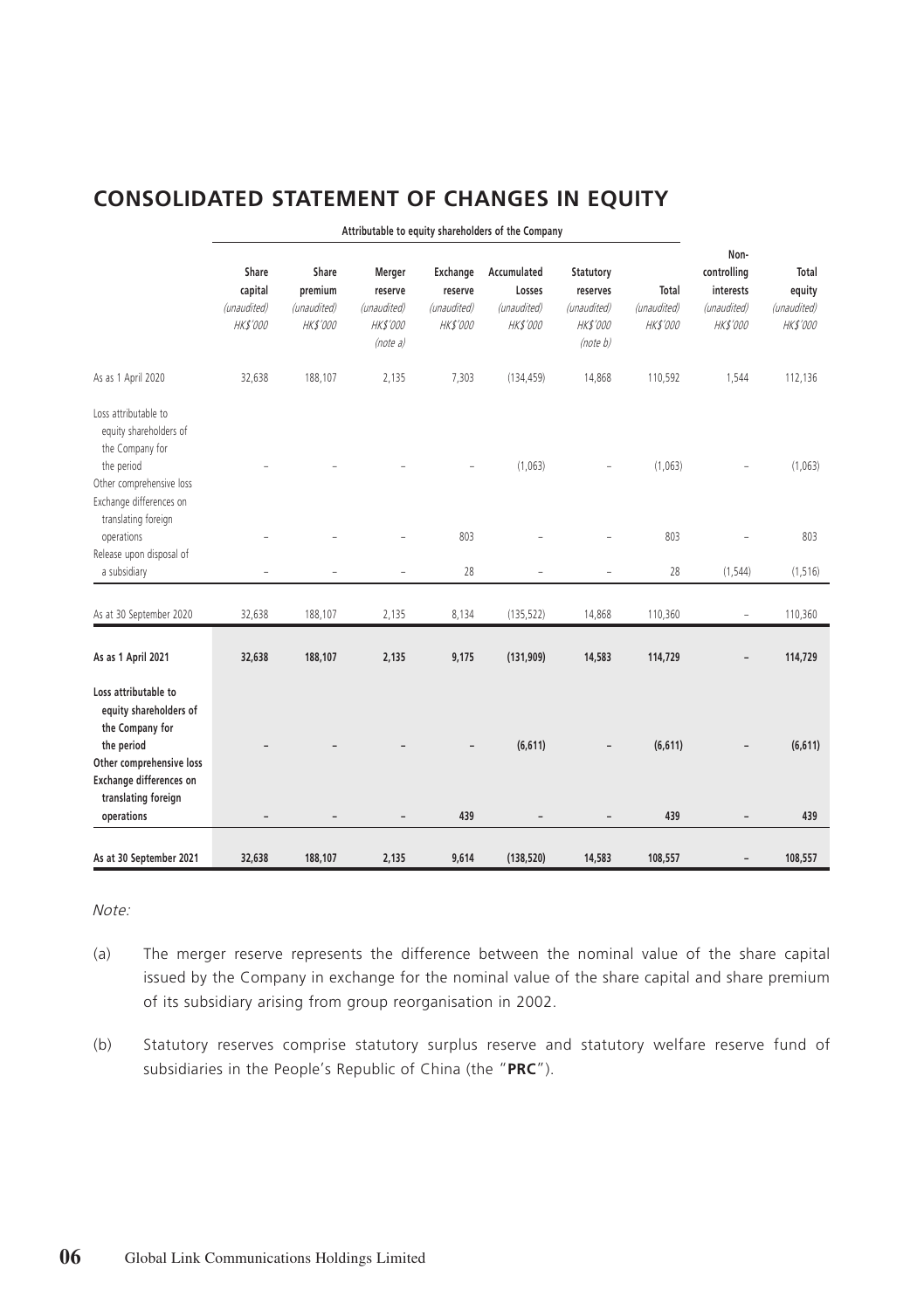## **NOTES TO THE FINANCIAL STATEMENTS**

## **1. BASIS OF PREPARATION**

The Group's unaudited quarterly results have been prepared in accordance with Hong Kong Financial Reporting Standards issued by the Hong Kong Institute of Certified Public Accountants, accounting principles generally accepted in Hong Kong and the applicable disclosures required by the Rules Governing the Listing of Securities on the GEM of The Stock Exchange of Hong Kong Limited (the "**GEM Listing Rules**") and by the Hong Kong Companies Ordinance.

These financial statements have been prepared under the historical cost convention.

### **2. REVENUE**

Revenue, which is also the Group's turnover, presents net of value-added tax, trade discounts and returns.

## **3. PROFIT/(LOSS) BEFORE TAXATION**

Profit/(loss) before tax is stated after charging the following:

|                                                  | For the three months ended<br>30 September |                                        | For the six months ended<br>30 September |                                        |
|--------------------------------------------------|--------------------------------------------|----------------------------------------|------------------------------------------|----------------------------------------|
|                                                  | 2021<br>(Unaudited)<br><b>HK\$'000</b>     | 2020<br>(Unaudited)<br><b>HK\$'000</b> | 2021<br>(Unaudited)<br><b>HK\$'000</b>   | 2020<br>(Unaudited)<br><b>HK\$'000</b> |
| Depreciation of property,<br>plant and equipment |                                            |                                        |                                          |                                        |
| - self-owned assets<br>- right-of-use assets     | 67<br>225                                  | 84<br>293                              | 135<br>451                               | 164<br>579                             |
| Staff costs including directors'<br>emolument    | 7.527                                      | 5.691                                  | 12,456                                   | 11.745                                 |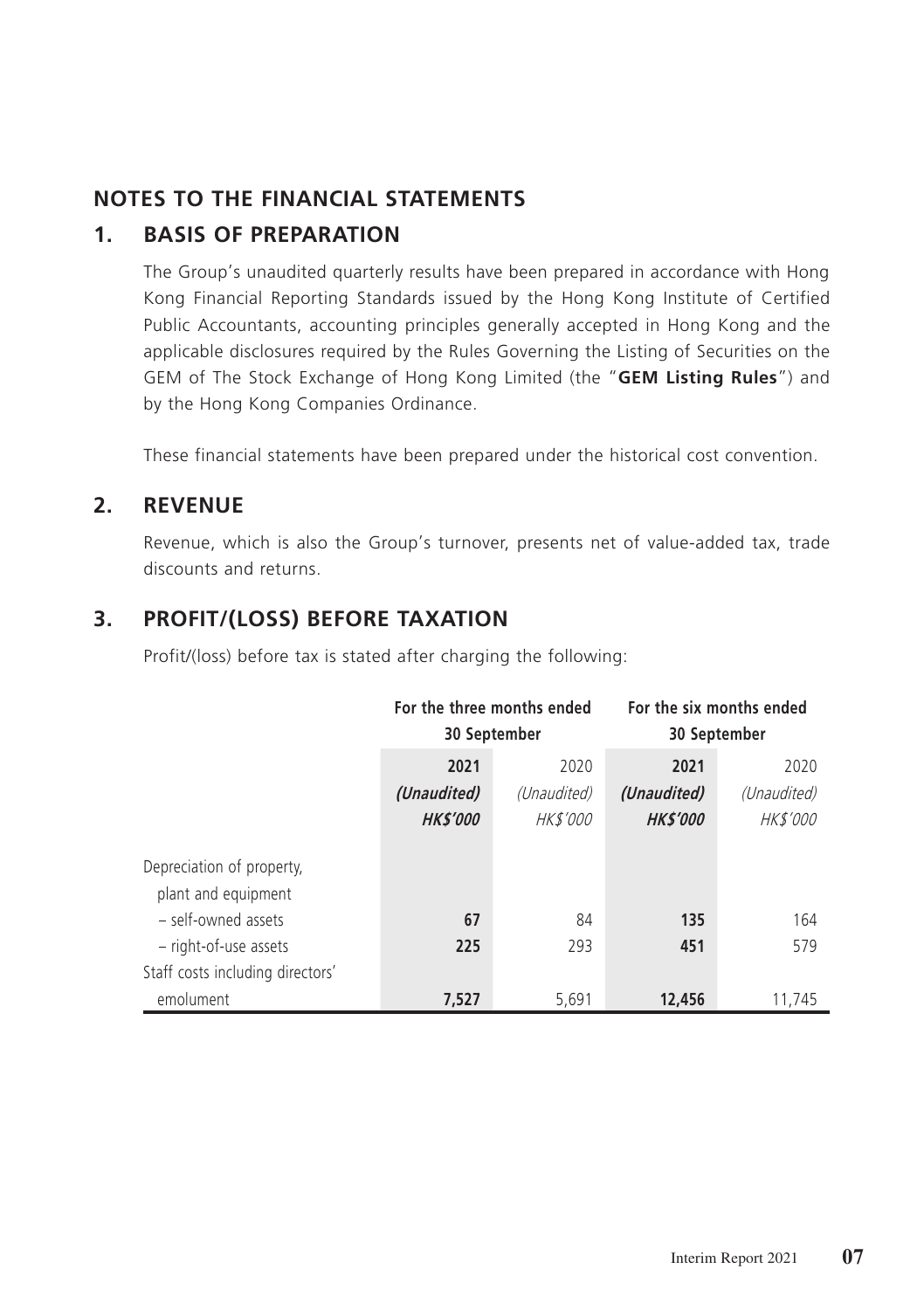## **4. SEGMENTAL INFORMATION**

Operating segments are identified on the basis of internal reports which provides information about components of the Group. These information are reported to and reviewed by board of directors of the Company, the chief operating decision-makers ("**CODM**") for the purposes of resource allocation and performance assessment. The Group's operating segments are organised and structured according to the geographical locations where the Group's customers are located. The geographical locations include the People's Republic of China (the "**PRC**") (place of domicile of the Group) and Hong Kong.

Segment revenue of PRC comprises the revenue from supply, development and integration of passenger information management system while the segment revenue of Hong Kong comprises the revenue from supply, development and integration of passenger information management systems.

No reportable operating segment has been aggregated.

#### **(a) Segment results**

For the purposes of assessing segment performance and allocating resources between segments, the CODM monitors the results attributable to each reportable segment on the following bases:

The accounting policies of the reportable segments are the same as the Group's accounting policies. Segment profit represents the profit earned by each segment without allocation of central administration costs e.g. directors' salaries, interest income and finance costs. This is the measure reported to the CODM for the purposes of resource allocation and performance assessment. Taxation charge is not allocated to reportable segment.

Revenue and expenses are allocated to the reportable segments with reference to sales generated by those segments and the expenses incurred by those segments or which otherwise arise from the depreciation attributable to those segments.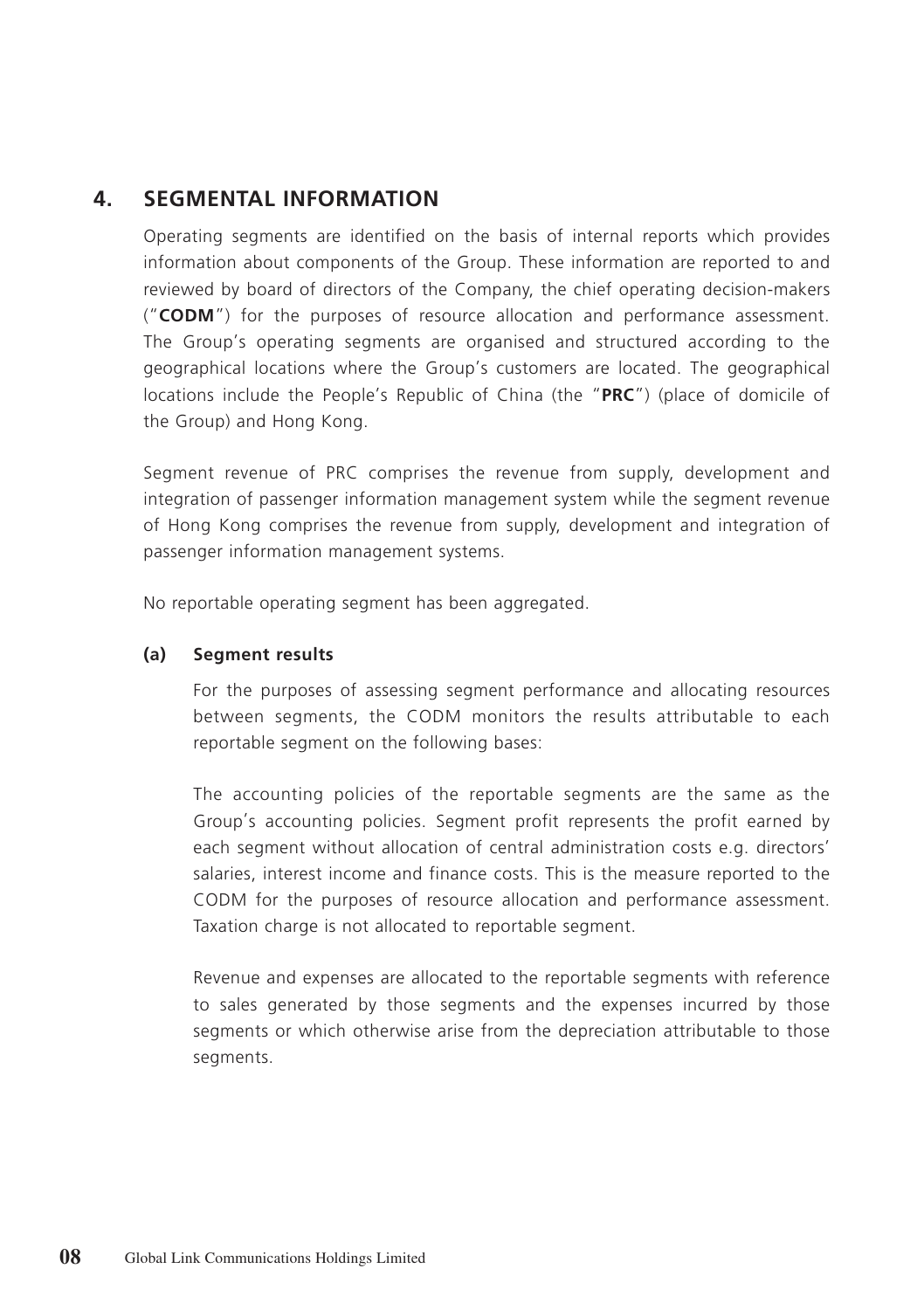## **4. SEGMENTAL INFORMATION (Continued)**

#### **(a) Segment results (Continued)**

Sales between segments are carried out on arm's length basis. The revenue from external parties reported to the CODM is measured in a manner consistent with that in the consolidated statement of comprehensive income.

Information regarding the Group's reportable segments as provided to the CODM for the purposes of resource allocation and assessment of segment performance for the six months ended 30 September 2021 and 2020 is set out below:

|                            |                          | <b>PRC</b>   |                 | <b>Hong Kong</b>         | Total                    |                 |
|----------------------------|--------------------------|--------------|-----------------|--------------------------|--------------------------|-----------------|
|                            | For the six months ended |              |                 | For the six months ended | For the six months ended |                 |
|                            |                          | 30 September |                 | 30 September             | 30 September             |                 |
|                            | 2021                     | 2020         | 2021            | 2020                     | 2021                     | 2020            |
|                            | (Unaudited)              | (Unaudited)  | (Unaudited)     | (Unaudited)              | (Unaudited)              | (Unaudited)     |
|                            | <b>HK\$'000</b>          | HK\$'000     | <b>HK\$'000</b> | HK\$'000                 | <b>HK\$'000</b>          | <b>HK\$'000</b> |
| Reportable segment revenue |                          |              |                 |                          |                          |                 |
| Inter-segment revenue      | 517                      |              | -               |                          | 517                      |                 |
| Revenue from external      |                          |              |                 |                          |                          |                 |
| customers                  | 57,687                   | 42,164       | 15,305          | 184                      | 72,992                   | 42,348          |
|                            |                          |              |                 |                          |                          |                 |
|                            | 58,204                   | 42,164       | 15,305          | 184                      | 73,509                   | 42,348          |
|                            |                          |              |                 |                          |                          |                 |
|                            |                          |              |                 |                          |                          |                 |
| Reportable segment profit  | 1,072                    | 8,764        | 443             | 303                      | 1,515                    | 9,067           |
|                            |                          |              |                 |                          |                          |                 |
| Interest revenue           | 38                       | 78           | 278             | 582                      | 316                      | 660             |
| Depreciation               | (762)                    | (742)        | (1)             | (1)                      | (763)                    | (743)           |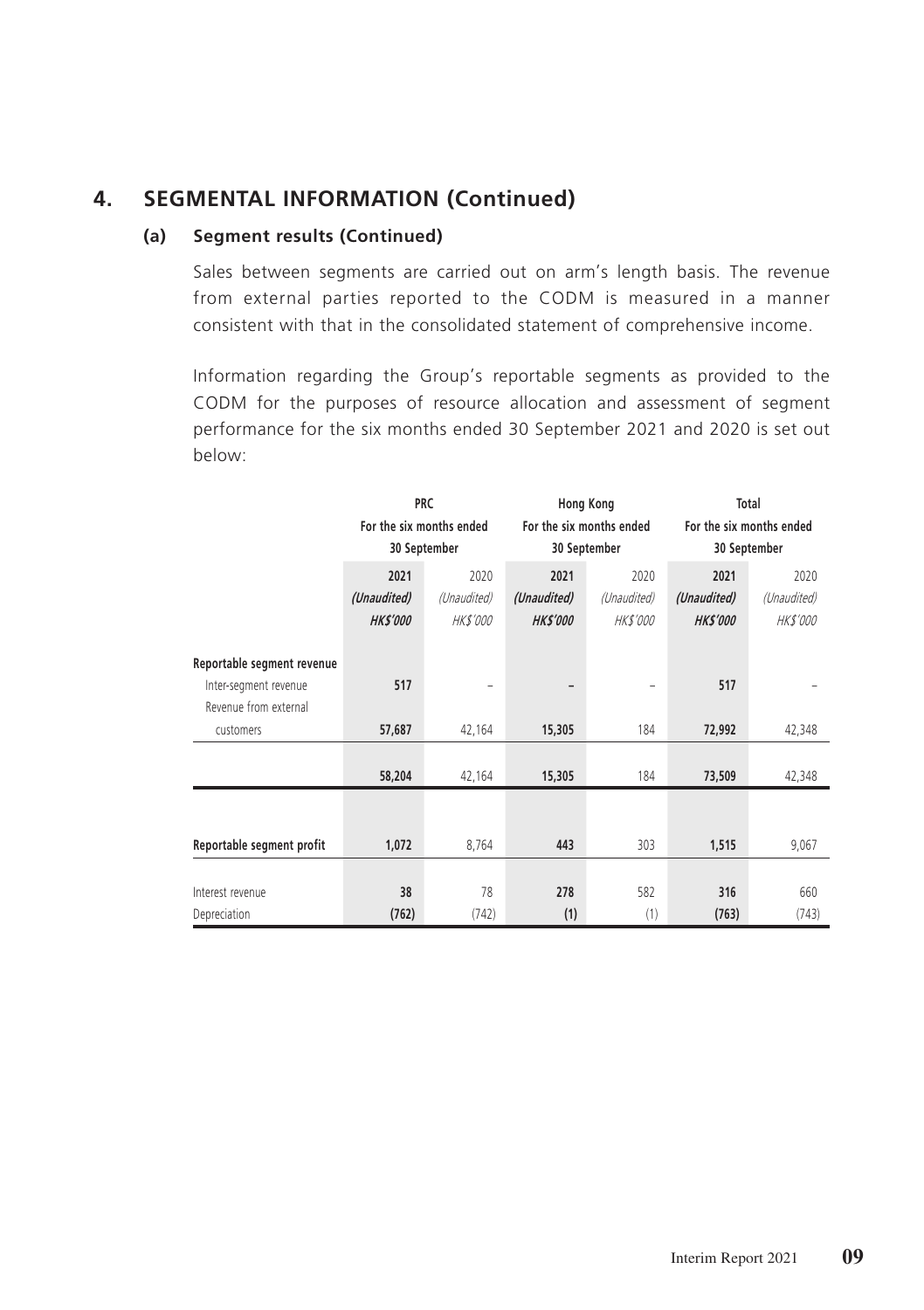# **4. SEGMENTAL INFORMATION (Continued)**

### **(b) Reconciliation of reportable segment revenues and profit or loss**

|                                       |                 | For the six months ended<br>30 September |
|---------------------------------------|-----------------|------------------------------------------|
|                                       | 2021            | 2020                                     |
|                                       | (Unaudited)     | (Unaudited)                              |
|                                       | <b>HK\$'000</b> | <b>HK\$'000</b>                          |
| Revenue                               |                 |                                          |
| Total reportable segments' revenue    | 73,509          | 42,348                                   |
| Elimination of inter-segment revenue  | (517)           |                                          |
| Consolidated revenue                  | 72,992          | 42,348                                   |
|                                       |                 |                                          |
| Profit                                |                 |                                          |
| Total reportable segments' profit     | 1,515           | 9,067                                    |
| Elimination of inter-segment profit   | (517)           |                                          |
|                                       |                 |                                          |
| Reportable segment profit derived     |                 |                                          |
| from Group's external customer        | 998             | 9,067                                    |
| Bank interest income                  | 316             | 660                                      |
| Unallocated head office and           |                 |                                          |
| corporate expenses                    | (7, 916)        | (7, 573)                                 |
|                                       |                 |                                          |
| Consolidated loss before tax expenses | (6,602)         | (2, 154)                                 |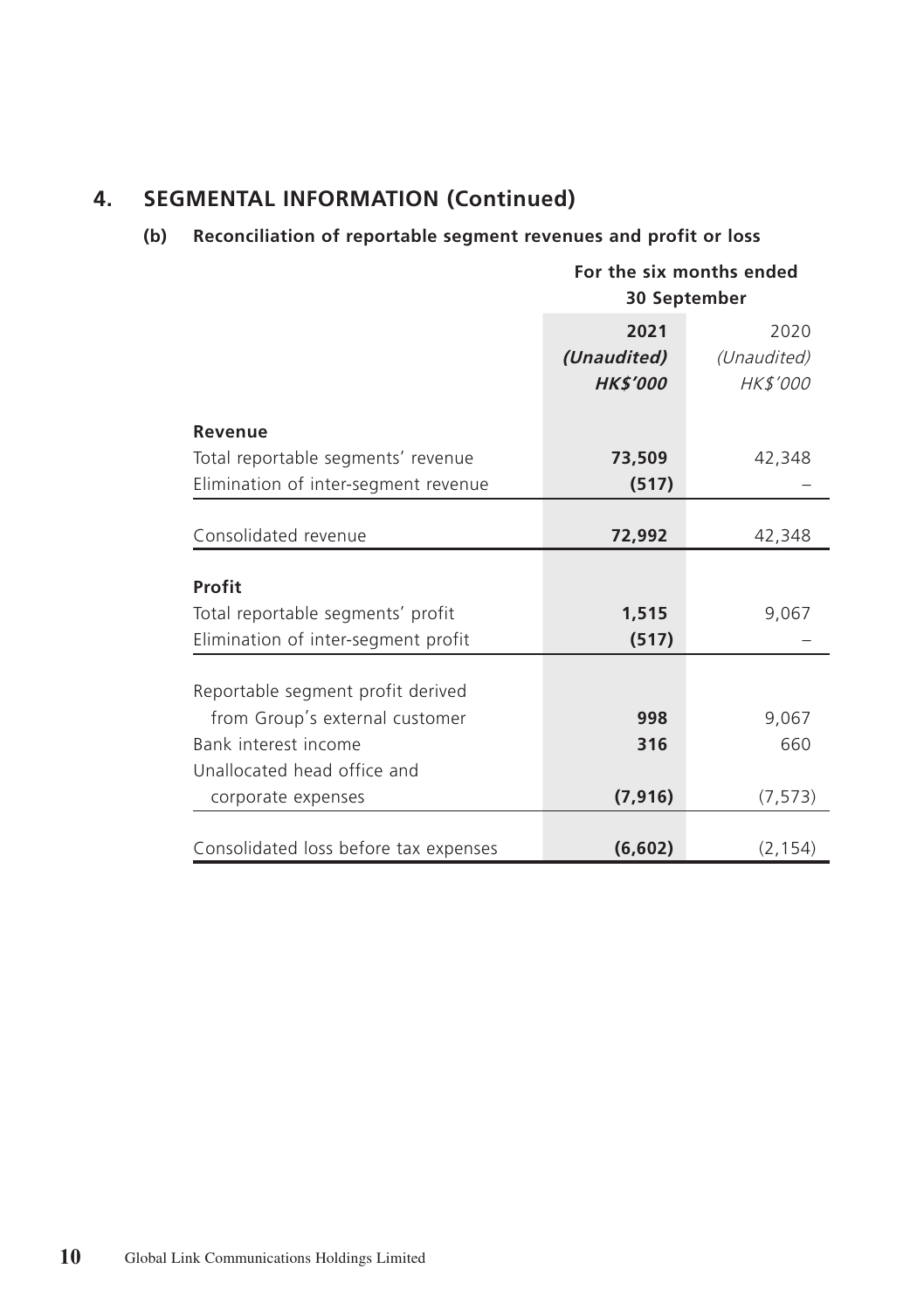### **5. INCOME TAX**

The statutory income tax rate of the Company and its subsidiaries operated in Hong Kong was 16.5% for the six months ended 30 September 2021 and 2020, except for one subsidiary of the Group which is a qualifying corporation under the two-tiered Profits Tax rates regime. For this subsidiary the first HK\$2 million of assessable profits are taxed at 8.25%, and the remaining assessable profits are taxed at 16.5%.

The provision for Hong Kong Profits Tax for the six months ended 30 September 2021 was approximately HK\$9,000 (2020: Nil).

A PRC subsidiary of the Company, Guangzhou Global Link Communications Inc. ("**Guangzhou GL**"), was qualified as "High and new technology enterprise" and subject to concessionary rate of PRC enterprise income tax (the "**PRC EIT**") at 15%, which was granted for further three years starting from December 2020. The remaining PRC subsidiaries were qualified as "Small Low-profit Enterprise" and subject to a concessionary PRC EIT rate.

The Company and its subsidiaries incorporated in countries other than the PRC and Hong Kong are not subject to any income tax pursuant to the rules and regulations of their respective countries of incorporation.

There was no significant unprovided deferred taxation for the six months ended 30 September 2021.

### **6. DIVIDEND**

The Board does not recommend an interim dividend for the six months ended 30 September 2021 (2020: Nil).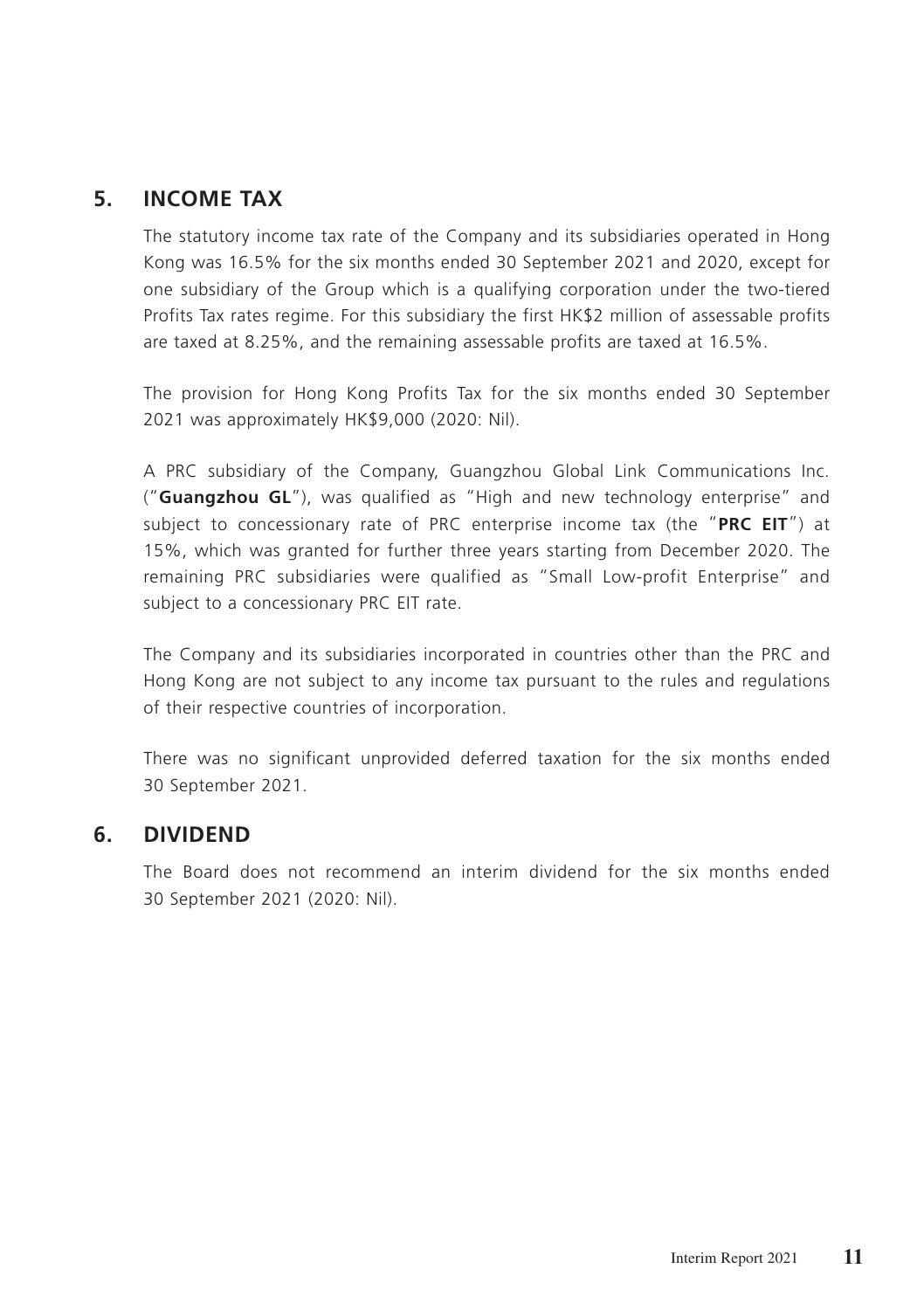# **7. (LOSS)/EARNINGS PER SHARE**

### **(a) Basic (loss)/earnings per share**

The calculation of basic (loss)/earnings per share is based on the unaudited consolidated loss attributable to equity shareholders of the Company for the three months ended 30 September 2021 of approximately HK\$2,492,000 (2020: consolidated profit attributable to equity shareholders of the Company approximately HK\$3,905,000) and the weighted average number of approximately 326,380,800 ordinary shares (2020: 326,380,800 ordinary shares) in issue during the period calculated.

The calculation of basic (loss)/earnings per share is based on the unaudited consolidated loss attributable to equity shareholders of the Company for the six months ended 30 September 2021 of approximately HK\$6,611,000 (2020: approximately HK\$1,063,000) and the weighted average number of approximately 326,380,800 ordinary shares (2020: 326,380,800 ordinary shares) in issue during the period calculated.

### **(b) Diluted (loss)/earnings per share**

The basic and diluted (loss)/earnings per share are the same for the three months and six months ended 30 September 2021 and for the three months and six months ended 30 September 2020, as there no diluted potential ordinary shares in issue during the period.

## **8. PROPERTY, PLANT AND EQUIPMENT**

|                      | Six months      |
|----------------------|-----------------|
|                      | ended           |
|                      | 30 September    |
|                      | 2021            |
|                      | (Unaudited)     |
|                      | <b>HK\$'000</b> |
|                      |                 |
| Opening balance      | 2,400           |
| Additions            | 4               |
| Depreciation         | (763)           |
| Exchange realignment | 37              |
|                      |                 |
| Closing balance      | 1,678           |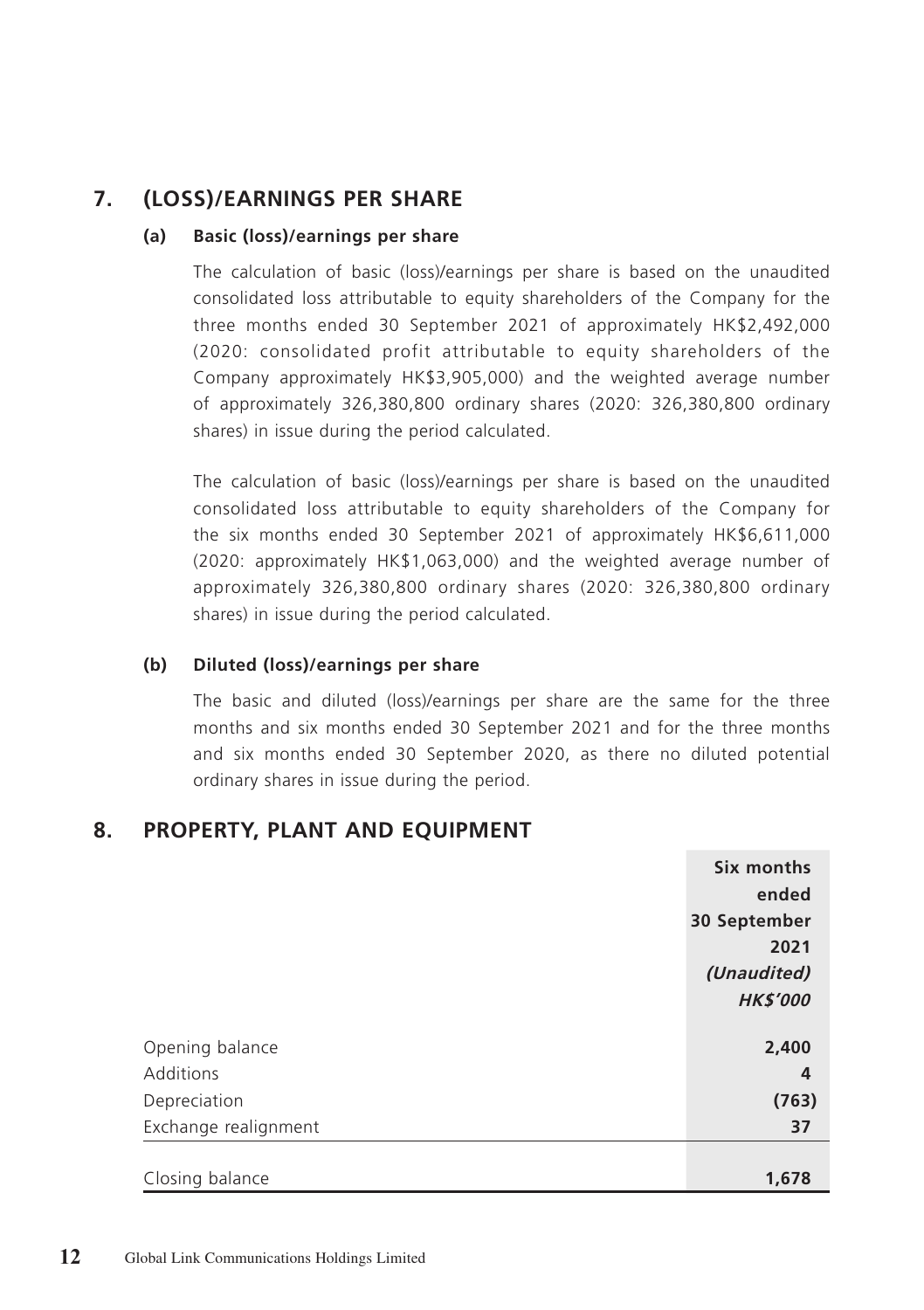| <b>TRADE AND OTHER RECEIVABLES</b> | 9. |  |  |  |  |
|------------------------------------|----|--|--|--|--|
|------------------------------------|----|--|--|--|--|

|                   | As at           | As at     |
|-------------------|-----------------|-----------|
|                   | 30 September    | 31 March  |
|                   | 2021            | 2021      |
|                   | (Unaudited)     | (Audited) |
|                   | <b>HK\$'000</b> | HK\$'000  |
|                   |                 |           |
| Trade receivables | 58,706          | 52,802    |
| Other receivables | 6,403           | 6,850     |
|                   |                 |           |
|                   | 65,109          | 59,652    |

Details of the aging analysis of trade receivables are as follows:

|                         | As at           | As at           |
|-------------------------|-----------------|-----------------|
|                         | 30 September    | 31 March        |
|                         | 2021            | 2021            |
|                         | (Unaudited)     | (Audited)       |
|                         | <b>HK\$'000</b> | <b>HK\$'000</b> |
|                         |                 |                 |
| Within 90 days          | 43,870          | 47,482          |
| Between 91 to 180 days  | 9,300           | 3,375           |
| Between 181 to 365 days | 5,043           | 1,608           |
| Between 1 to 2 years    | 493             | 337             |
|                         |                 |                 |
|                         | 58,706          | 52,802          |

Customers are generally granted with credit terms of 90 days.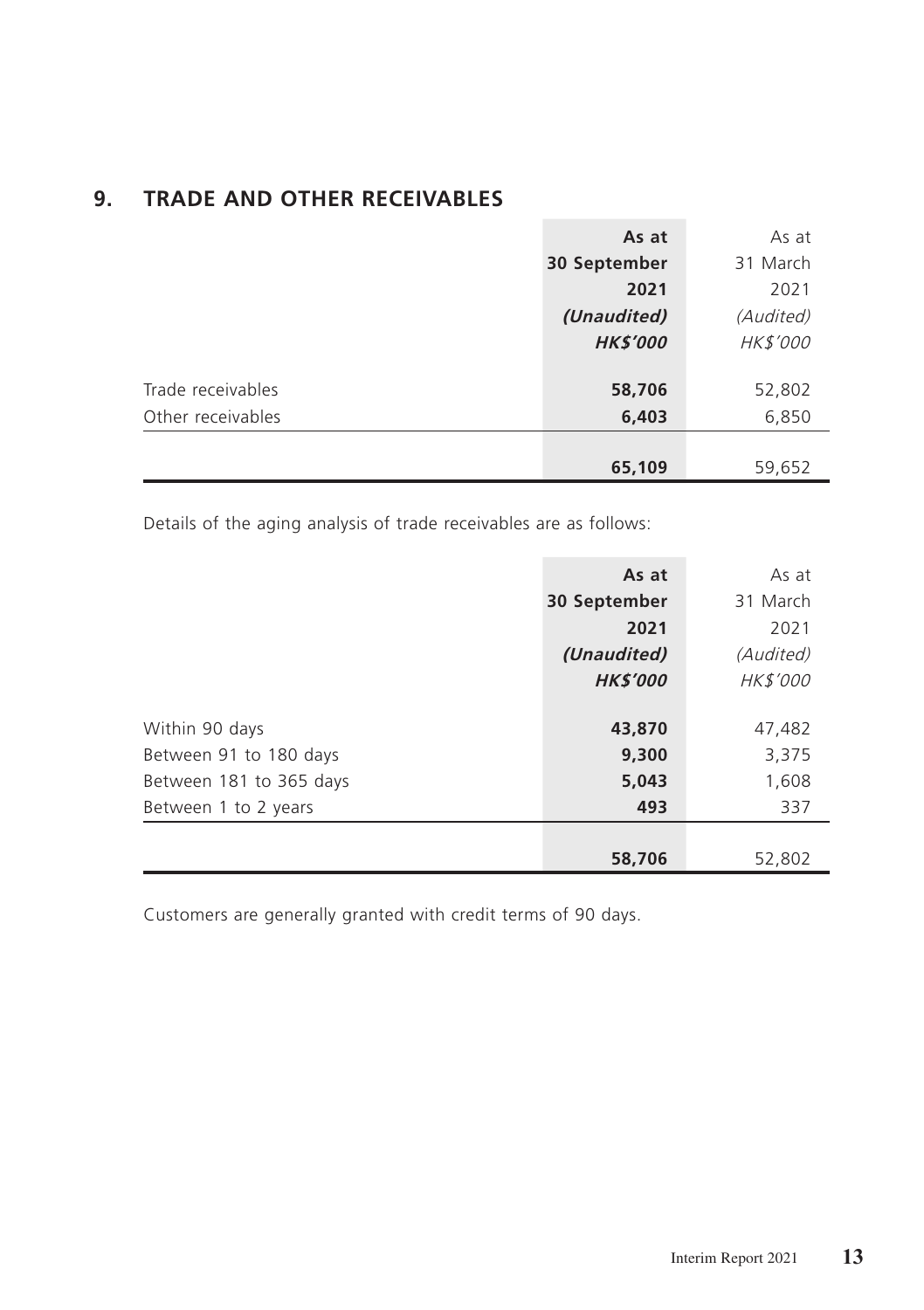|  |  |  |  |  | 10. TRADE AND OTHER PAYABLES |
|--|--|--|--|--|------------------------------|
|--|--|--|--|--|------------------------------|

|                | As at           | As at     |
|----------------|-----------------|-----------|
|                | 30 September    | 31 March  |
|                | 2021            | 2021      |
|                | (Unaudited)     | (Audited) |
|                | <b>HK\$'000</b> | HK\$'000  |
| Trade payables | 53,138          | 32,357    |
| Other payables | 10,611          | 11,133    |
|                |                 |           |
|                | 63,749          | 43,490    |

Details of the aging analysis of trade payables are as follows:

|                        | As at           | As at     |
|------------------------|-----------------|-----------|
|                        | 30 September    | 31 March  |
|                        | 2021            | 2021      |
|                        | (Unaudited)     | (Audited) |
|                        | <b>HK\$'000</b> | HK\$'000  |
|                        |                 |           |
| Within 90 days         | 35,405          | 10,113    |
| Between 91 to 180 days | 7,237           | 7,541     |
| Between 181 to 365 day | 6,361           | 11,315    |
| Between 1 to 2 years   | 3,102           | 1,752     |
| Over 2 years           | 1,033           | 1,636     |
|                        |                 |           |
|                        | 53,138          | 32,357    |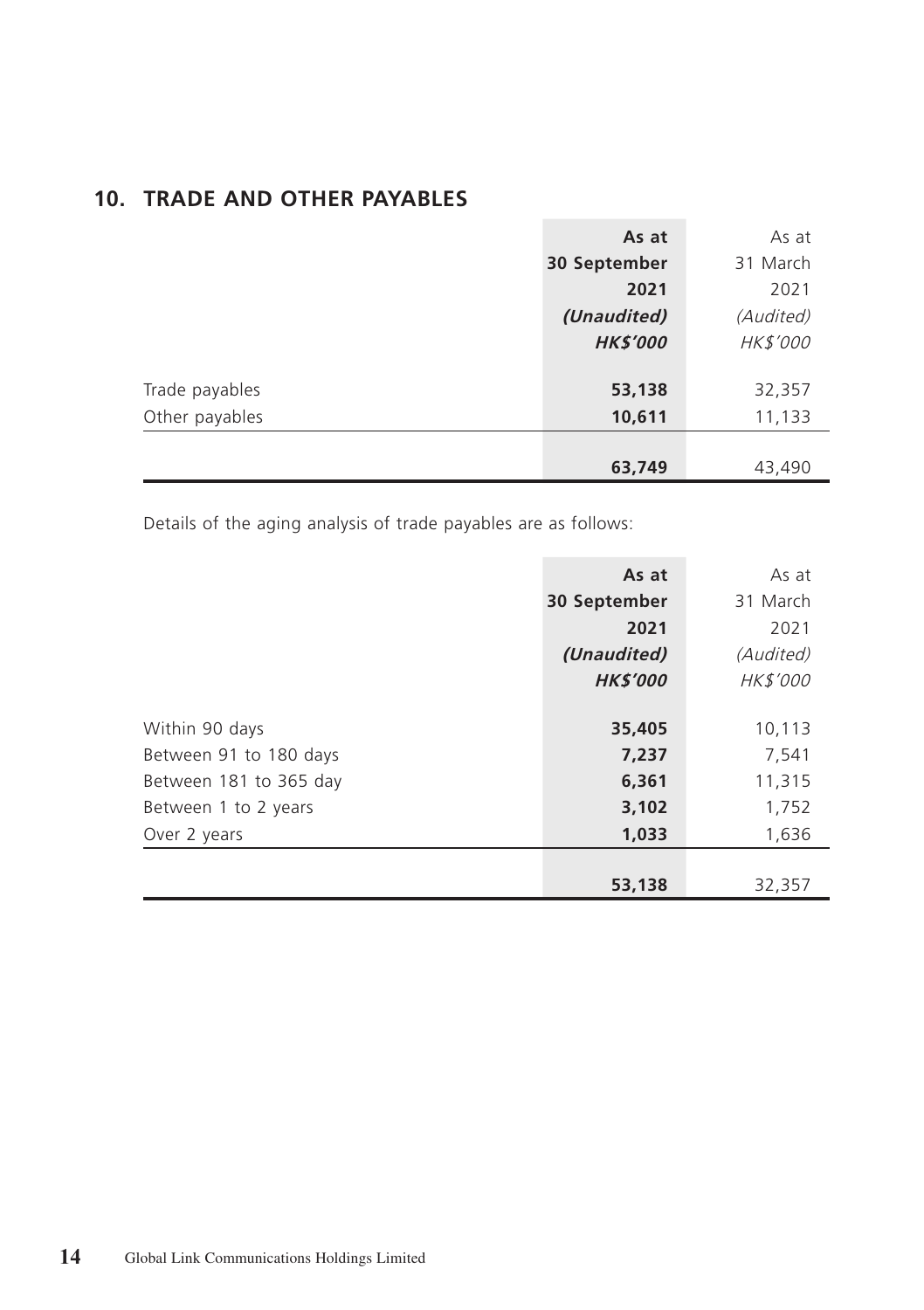## **MANAGEMENT DISCUSSION AND ANALYSIS**

### **Business Review and Prospects**

For the six months ended 30 September 2021 ("**period under review**"), the global economy was still affected by the spread of novel coronavirus pneumonia epidemic ("**COVID-19**"). The contest of the U.S. and China in relevant policies has caused uncertainties in various business sectors. The Chinese government has always been carrying out reforms focusing on maintaining steady growth and benefiting people's livelihood and has accordingly developed a series of policies and measures relating to among others, antiindustry monopoly, scientific and effective compulsory education for children of school age and healthcare reform benefiting all citizens. Although in certain regions of Mainland China, community infection cases were reported from time to time, with the timely and orderly attention paid by the public and people's active cooperation, the situation has been brought under effective control, enabling the normal operation of all sectors and bringing safety to the people, which proved the effectiveness of the policies and measures benefiting the people adopted by Chinese government.

Faced with regional travel restrictions and relevant challenges due to the impacts of COVID-19 and the fluctuation of prices of certain raw materials and parts and components, Guangzhou Global Link Communications Inc. ("**Guangzhou Global Link**"), a subsidiary of the Company, liaised and negotiated with upstream suppliers on the supply of components, parts and various display terminals in an orderly manner, effectively organized the production procedures and achieved timely delivery of products. During the Period, Guangzhou Global Link provided the solutions for rail transit information system for Guangzhou Metro Line 5, Line 6 and Line 18, Chongqing Metro Line 9, Wuhan Metro Line 16 and Harbin Metro Line 2 to CRRC Zhuzhou Locomotive Co., Ltd., Changchun Bombardier Railway Vehicles Company Ltd., CRRC Guangdong Co., Ltd. and Chongqing Zhongche Changke Track Vehicles Co., Ltd.\*(重慶中車長客軌道車輛有限公司), respectively. In addition, various spare parts and components have been delivered by batch to Guangzhou Metro, Shenyang Metro, Wuxi Metro, Shenzhen Metro, Hangzhou MTR Corporation Limited and Guangdong Guangfo Rail Metro Co., Ltd.

<sup>\*</sup> For identification only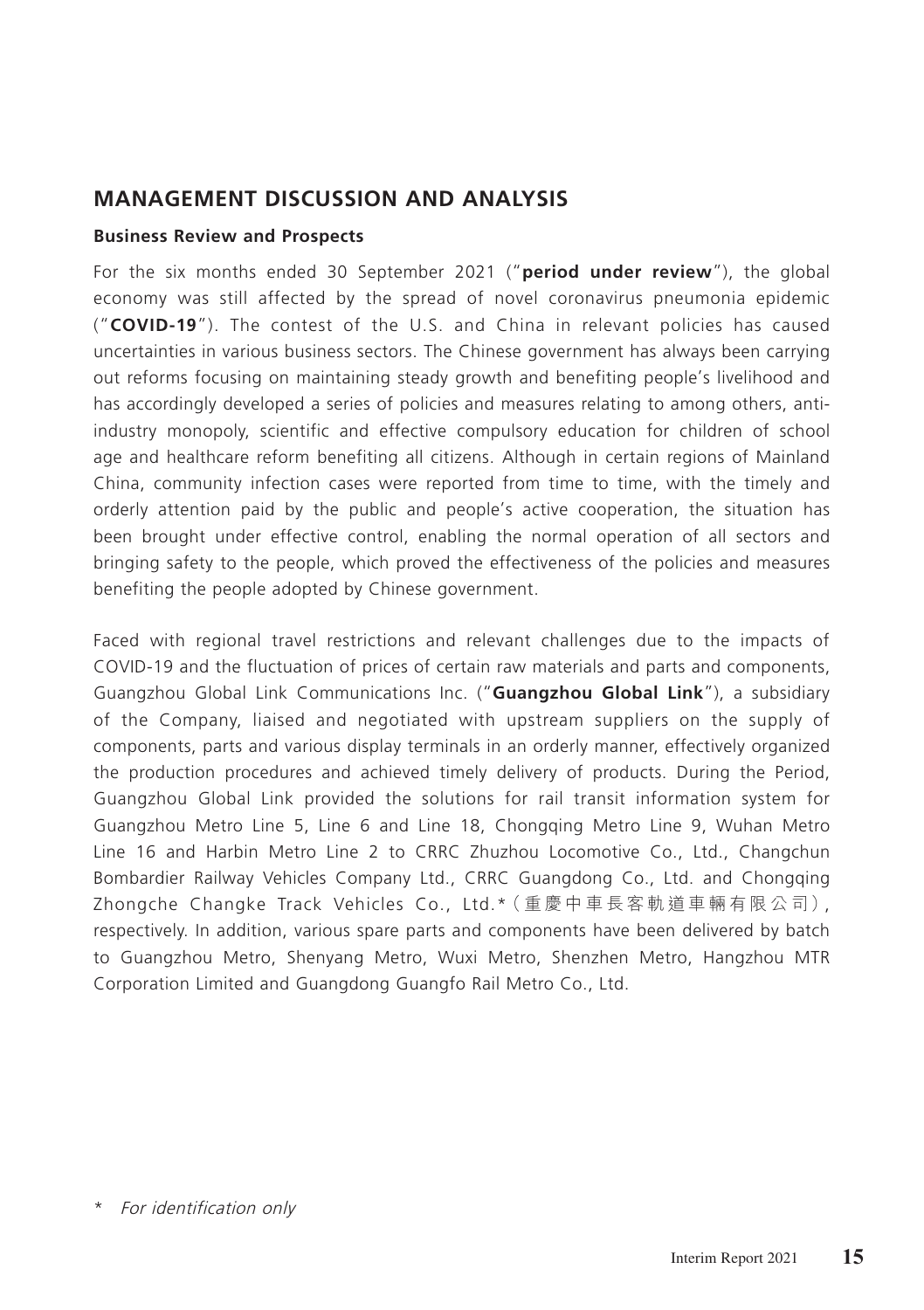A major proportion of the staff of Guangzhou Global Link were employed for the purpose of operational support for existing lines and debugging of systems for new lines in domestic and overseas cities and regions. During the Period, Guangzhou Metro Line 18 was the first large passenger capacity intercity metro line that can reach a maximum speed of 160 km/h. All of the stations and cars of the line are equipped with novel intelligent, environment-friendly and safe technologies that focus on the experience of passengers. The in-car broadcasting system provided by the company encompasses a lot of innovative elements, expecting to improve its innovation capability and adaptiveness of services through high standards of practices.

With the requirement of "standard metros" put forward by CRRC Group, the product R&D department of Guangzhou Global Link has carried out continuous technical communication and exchange with various vehicle manufacturers regarding the "standard". It can be expected that the localization and high quality standards around complete vehicles in China's urban rail transit industry will become necessary conditions for suppliers in the industry. Guangzhou Global Link must constantly adapt to reforms and invest in innovation to meet the new competition.

During the period under review, the Group vigorously developed its business on the basis of existing customer relationship management ("**CRM**"), and actively made use of many years of customer relationship and CRM business experience of the management of the Group in the CRM industry. The Group successfully entered in a contract with a market research company to provide market survey services. Due to the COVID-19 situation, the catering reservation business has grown rapidly in the CRM industry. The Group has also made efforts to expand the outsourcing business from the catering reservation industry, and successfully entered into a contract with a catering group to provide catering reservation outsourcing services, which has broadened the industry and service content of the Group's CRM business.

While carrying out the CRM business, the Group also actively dealt with the adverse factors of rising domestic labour costs, outsourcing some CRM business and reducing the Group's operating cost risk through human resources dispatch, so as to strive to make the Group's CRM business develop well.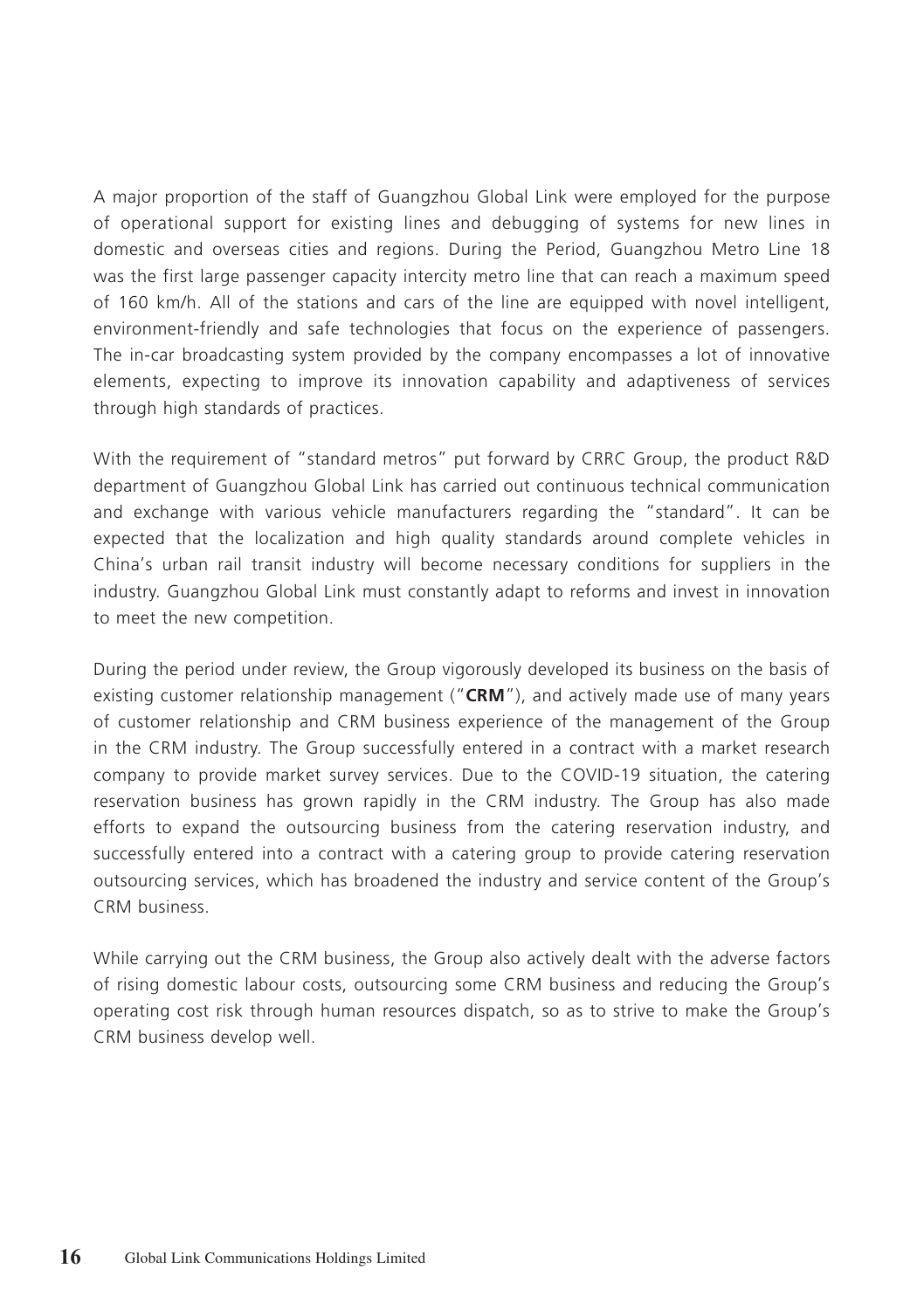#### **Financial Review**

For the six months ended 30 September 2021, the turnover of the Group was approximately HK\$72,992,000, representing an increase of 72% as compared with the Last Corresponding Period. Loss attributable to shareholders of the Company for this quarter amounted to approximately HK\$6,611,000, as compared with the loss of approximately HK\$1,063,000 for the Last Corresponding Period.

During the period under review, according to the signed order contracts, Guangzhou Global Link delivered train information system solutions for Guangzhou Line 5, Line 6 and Line 18, Chongqing Line 9, Wuhan Line 16, Harbin Line 2 and other lines to CRRC Zhuzhou Locomotive Co., Ltd., Changchun Bombardier Railway Vehicles Company Ltd., CRRC Guangdong Co., Ltd. and Chongqing Zhongche Changke Track Vehicles Co., Ltd., respectively. Also, various spare parts and components have been delivered by batch to Guangzhou Metro, Shenyang Metro, Wuxi Metro, Shenzhen Metro, Hangzhou MTR Corporation Limited and Guangdong Guangfo Rail Metro Co., Ltd. The total delivery volume decreased as compared with the Last Corresponding Period, with a turnover of approximately HK\$30,052,000 for the rail transit business for the period, as compared to approximately HK\$41,112,000 for the Last Corresponding Period.

During the period under review, the CRM business grew rapidly and the revenue source of the Group was broadened. The Group signed contracts to provide CRM services with a market research company and a catering group, respectively. For the six months ended 30 September 2021, the revenue from CRM business amounted to approximately HK\$42,940,000.

Selling expenses for the period under review amounted to approximately HK\$3,253,000, representing a decrease of approximately 39% as compared to the Last Corresponding Period. This was mainly due to the fact that the Group did not need to account for the selling expenses of a subsidiary after its disposal during the period.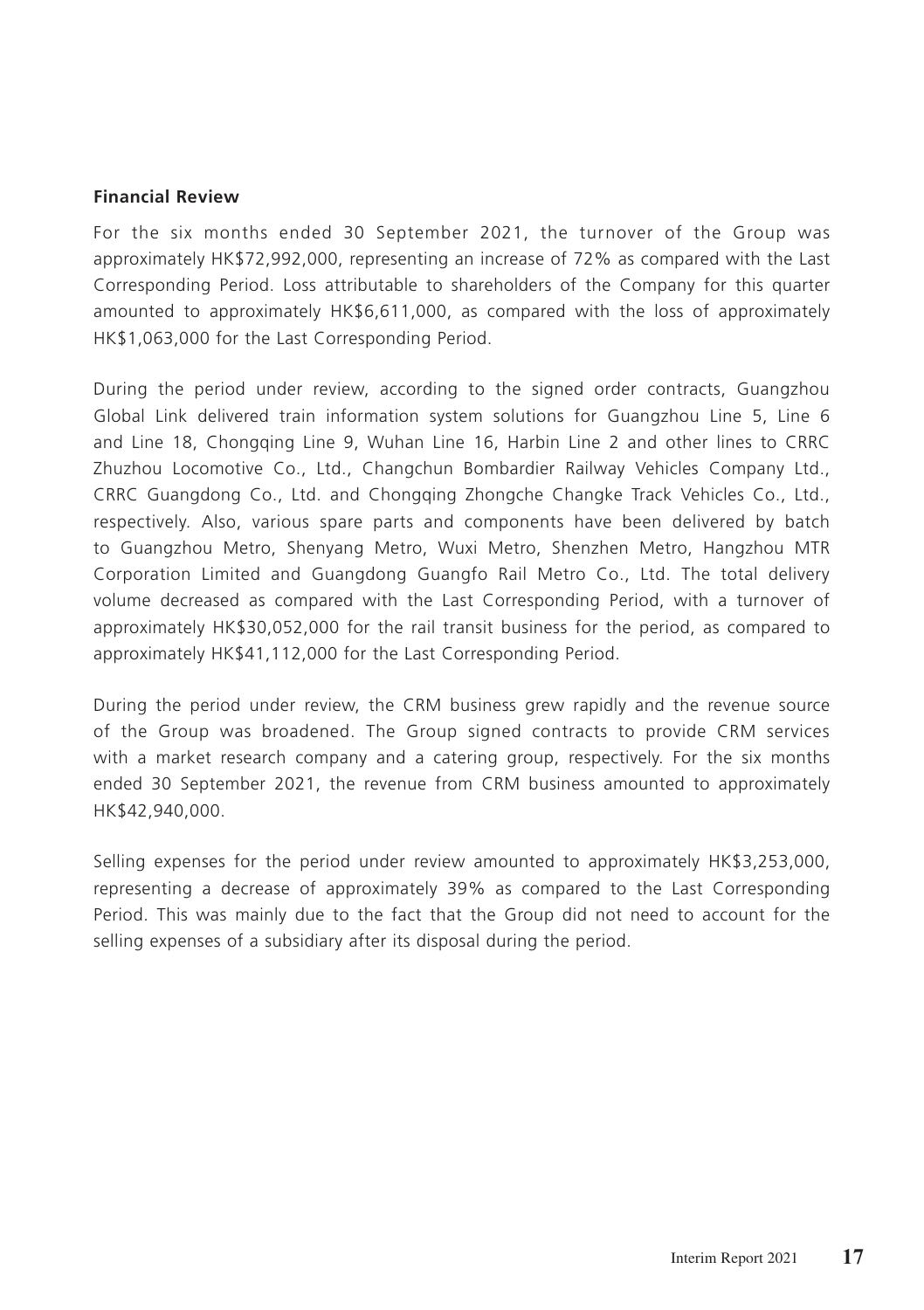Administrative expenses for the period under review amounted to approximately HK\$5,618,000, representing a decrease of approximately 20% as compared to approximately HK\$7,009,000 for the Last Corresponding Period. This was mainly due to the spending control of the Group and the fact that the Group did not account for the administrative expenses of a subsidiary after its disposal.

Other operating expenses amounted to approximately HK\$232,000, representing a decrease of approximately 44% as compared to the Last Corresponding Period. This was mainly because there was no need to amortize intangible assets during the period under review and the provision for maintenance of train passenger information system products was also reduced due to the decrease in sales.

Other income amounted to approximately HK\$2,224,000, slightly lower than approximately HK\$2,270,000 for the Last Corresponding Period.

### **USE OF PROCEEDS FROM THE SUBSCRIPTION COMPLETED ON 21 APRIL 2016**

Honor Crest Holdings Limited, a direct wholly owned subsidiary of Goldstream Investment Limited (formerly known as International Elite Ltd.), a company listed on the Main Board of the Stock Exchange (stock code: 1328) completed the subscription of 1,000,000,000 shares of the Company on 21 April 2016 (the "**Subscription**"). For details, please refer to the announcements of the Company dated 29 February 2016 and 21 April 2016 and the circular published by the Company dated 30 March 2016 (the "**2016 Circular**").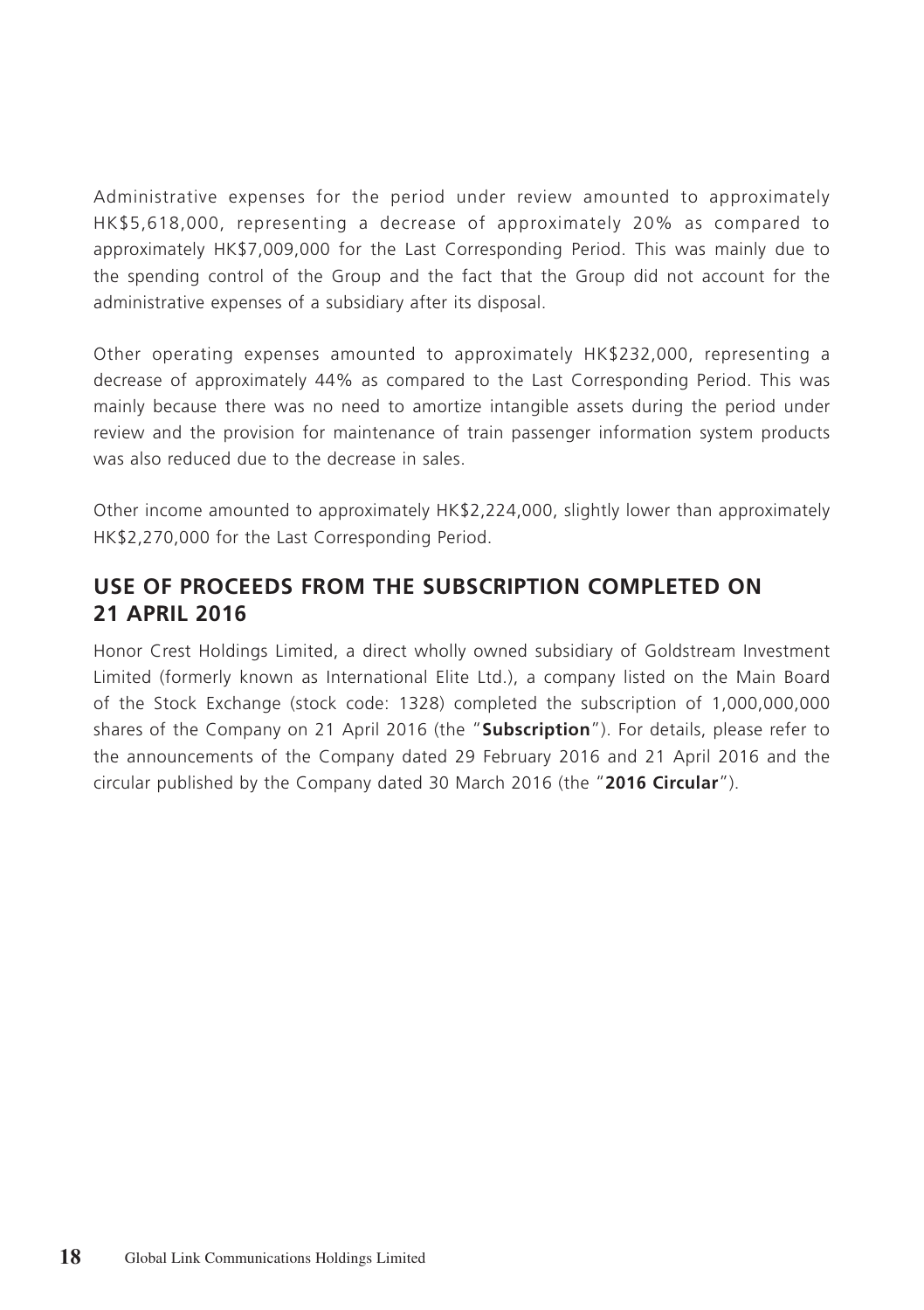The gross proceeds from the Subscription were HK\$80.0 million. The net proceeds of the Subscription, after deduction of expenses and professional fees, amounted to approximately HK\$79.0 million (the "**2016 Subscription Proceeds**"), amongst which approximately HK\$27.3 million had been utilised as at 30 September 2021. The breakdown of the Company's actual use of the 2016 Subscription Proceeds as at 30 September 2021 is as follows:

|                                                                                                                                                                                                                                                                                                                                                                                                                                                                | Proposed use<br>of the 2016<br>Subscription<br>Proceeds as<br>disclosed in the<br>2016 Circular<br>HK\$ million | <b>Actual use</b><br>of the 2016<br>Subscription<br>Proceeds as at<br>30 September<br>2021<br>HK\$ million |
|----------------------------------------------------------------------------------------------------------------------------------------------------------------------------------------------------------------------------------------------------------------------------------------------------------------------------------------------------------------------------------------------------------------------------------------------------------------|-----------------------------------------------------------------------------------------------------------------|------------------------------------------------------------------------------------------------------------|
| The Company's existing train information system solutions<br>for urban rail transit business, mainly for the execution<br>of the newly signed order contracts of a number of new<br>lines projects in several cities in the PRC<br>The development of the "Smart City" project by using<br>the Company's existing CA-SIM technology, mainly for<br>staff hiring, development of relevant management<br>system platform and gradual roll out of the mobile apps | 30.0                                                                                                            | 30.0                                                                                                       |
| and value-added services to target users                                                                                                                                                                                                                                                                                                                                                                                                                       | 41.1                                                                                                            | 27.3                                                                                                       |
| Working capital                                                                                                                                                                                                                                                                                                                                                                                                                                                | 7.9                                                                                                             | 7.9                                                                                                        |
| Total                                                                                                                                                                                                                                                                                                                                                                                                                                                          | 79.0                                                                                                            | 65.2                                                                                                       |

Based on the current market condition, the Board is planning to utilise approximately HK\$3.0 million on development of the "Smart City" projects and relevant research and development in the financial year ending 31 March 2022.

The remaining balance of the un-utilised 2016 Subscription Proceeds has been kept in the banks as deposits.

As at 30 September 2021, there is no plan to change the original intended use of the proceeds as disclosed in the 2016 Circular.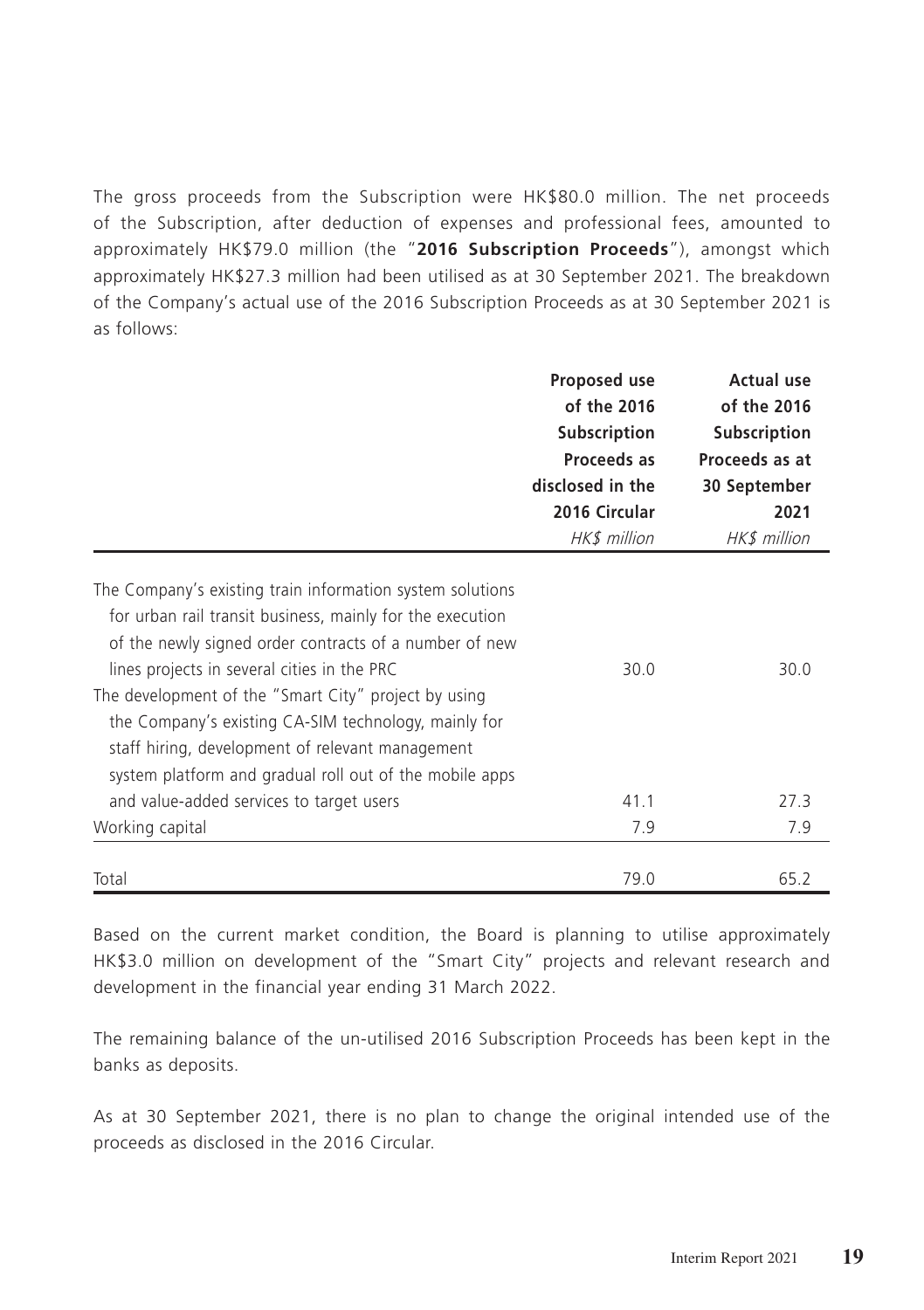### **USE OF PROCEEDS FROM THE SUBSCRIPTION COMPLETED ON 13 NOVEMBER 2019**

Mr. Li Kin Shing, the chairman of the Board and the controlling shareholder of the Company, completed the subscription of 1,175,000,000 new shares of the Company on 13 November 2019, details of which are included in the announcements of the Company dated 28 August 2019, 24 October 2019 and 13 November 2019 and the circular of the Company dated 9 October 2019 (the "**2019 Circular**"). The net proceeds from the said subscription were approximately HK\$40 million (the "**2019 Subscription Proceeds**"). The breakdown of the Company's actual use of the 2019 Subscription Proceeds as at 30 September 2021 is as follows:

|                                                              | Proposed use        | <b>Actual use</b> |
|--------------------------------------------------------------|---------------------|-------------------|
|                                                              | of the 2019         | of the 2019       |
|                                                              | <b>Subscription</b> | Subscription      |
|                                                              | Proceeds as         | Proceeds as at    |
|                                                              | disclosed in the    | 30 September      |
|                                                              | 2019 Circular       | 2021              |
|                                                              | HK\$ million        | HK\$ million      |
|                                                              |                     |                   |
| General working purposes and in particular the               |                     |                   |
| procurement of the POS equipment with the Company's          |                     |                   |
| patented 2.4G technology software installed                  |                     |                   |
| (" <b>POS Equipment</b> ") to meet the potential orders from |                     |                   |
| the Group's business partner                                 | 40                  | 4.6               |

Since the termination of the purchase agreement entered into by the Group with the business partner in December 2020, the Group has been actively looking for other potential purchasers of the POS Equipment. However, due to the continuing impact of COVID-19 on the urban public transportation industries in the PRC, no procurement agreement for the Group's POS Equipment has been entered into as at 30 September 2021.

In view of the current industry trend and based on the best estimation of future market conditions made by the Group, it is expected that the Group will fully utilise the unutilised 2019 Subscription Proceeds in the sum of approximately HK\$35.4 million by 31 December 2022. It will be subject to change based on the current and future development of market conditions. The Group will apply its financial resources, including but not limited to, funds from the 2019 Subscription Proceeds based on market conditions and opportunities.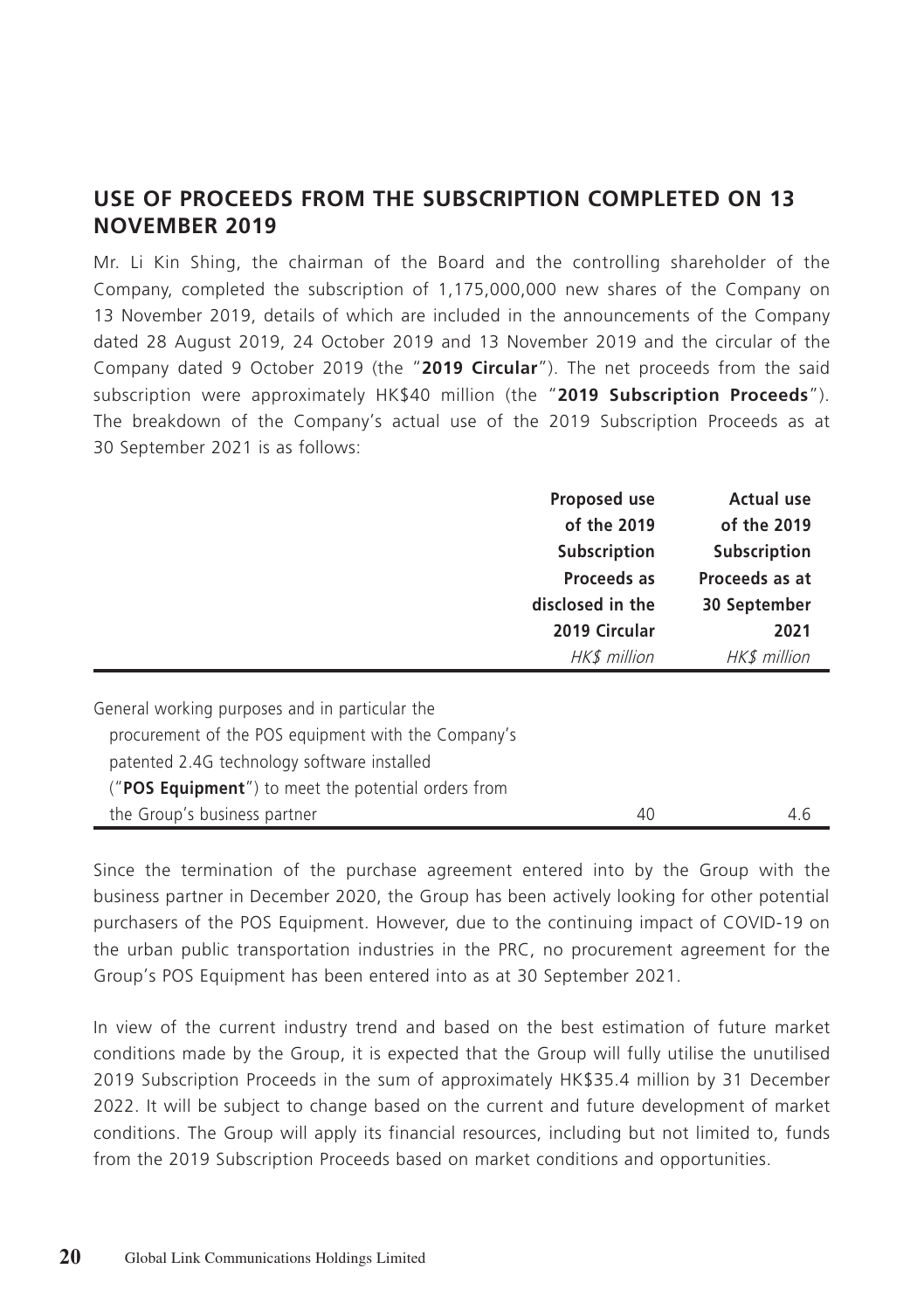The remaining balance of the unutilised 2019 Subscription Proceeds has been kept in the banks as deposits.

As at 30 September 2021, there is no plan to change the original intended use of the proceeds as disclosed in the 2019 Circular.

#### **Capital structure**

The Group carried out prudent financial policy, surplus cash is deposited in bank to finance operation and investments. Management will review financial forecast of the Group on a regular basis. As at 30 September 2021, the Group had a total time deposit, cash and bank balances, amounted to approximately HK\$93,968,000.

#### **Employee information**

As at 30 September 2021, the Group had 203 employees (2020: 202 employees), 194 and 9 of them are working in the PRC and Hong Kong, respectively. For the six months ended 30 September 2021, staff cost including Directors' remuneration was approximately HK\$12,456,000 (2020: approximately HK\$11,745,000).

#### **Liquidity, financial resources and gearing ratio**

As at 30 September 2021, the Group had net current assets of approximately HK\$107,297,000, of which approximately HK\$93,968,000 were time deposit, cash and bank balances. The Directors are confident that the Group's existing financial resources will be sufficient to satisfy its commitments and working capital requirements.

Gearing ratio is calculated as the net debt (being total liabilities less bank and cash balances) divided by the total capital. As at 30 September 2021, the Group had time deposit, cash and cash equivalents of approximately HK\$93,968,000. As at 30 September 2021, the Group had total borrowings of approximately HK\$13,190,000, and the total equity attributable to equity shareholders of the Company was approximately HK\$108,557,000, therefore, the gearing ratio of the Group was negative, hence the Group' the gearing ratio was not applicable (2020: Not applicable).

#### **Contingent liabilities**

The Group did not have any significant contingent liabilities as at 30 September 2021.

Save as disclosed hereof, the information in relation to those matters set out in Rule 18.41 of the GEM Listing Rules has not changed materially from the information disclosed in the most recent published annual report of the Company.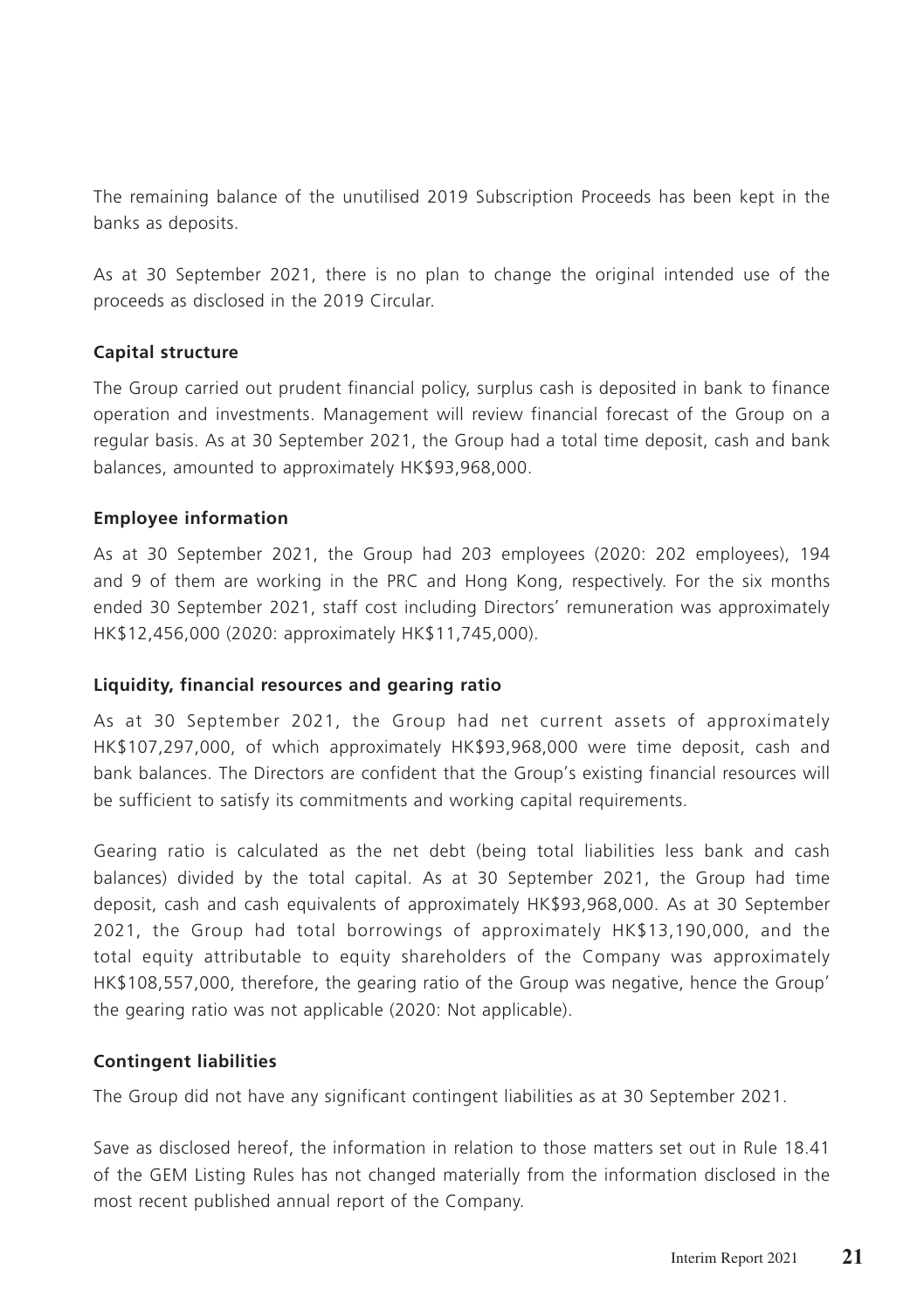### **DIRECTORS' AND CHIEF EXECUTIVES' INTEREST IN SHARES, UNDERLYING SHARES AND DEBENTURES**

As at 30 September 2021, so far is known to the Directors, the interests of the Directors and the chief executives of the Company in shares, underlying shares or debentures of the Company or any of its associated corporations (within the meaning of Part XV of the Securities and Futures Ordinance (Chapter 571 of the laws of Hong Kong) (the "**SFO**")) which would have to be notified to the Company and the Stock Exchange pursuant to the provisions of Divisions 7 and 8 of Part XV of the SFO (including interests and/or short positions of which they were taken or deemed to have under such provisions of the SFO) and/or required to be entered in the register maintained by the Company pursuant to Section 352 of the SFO or which would have to be notified to the Company and the Stock Exchange pursuant to Rules 5.46 to 5.68 of the GEM Listing Rules relating to securities transactions by the Directors and chief executives, if any, were as follows:

|                  | Company/name  |                            |                     | Approximate<br>percentage of |
|------------------|---------------|----------------------------|---------------------|------------------------------|
|                  | of associated |                            | Number and          |                              |
| Name of Director | corporation   | Capacity                   | class of securities | shareholdings                |
| Ma Yuanguang     | Company       | Beneficial owner           | 1,055,600           | 0.32%                        |
|                  |               |                            | ordinary Shares     |                              |
|                  |               |                            | Long position       |                              |
| Li Kin Shing (1) | Company       | Beneficial owner           | 164,877,714         | 50.52%                       |
|                  |               |                            | ordinary Shares     |                              |
|                  |               |                            | Long position       |                              |
|                  |               | Interest of corporation    | 25,465,320          | 7.80%                        |
|                  |               | controlled by the director | ordinary Shares     |                              |
|                  |               |                            | Long position       |                              |
|                  |               | Interest of the spouse     | 38,749,356          | 11.87%                       |
|                  |               |                            | ordinary Shares     |                              |
|                  |               |                            | Long position       |                              |
| Wong Kin Wa      | Company       | Beneficial owner           | 186,150             | 0.06%                        |
|                  |               |                            | ordinary Shares     |                              |
|                  |               |                            | Long position       |                              |

Note:

(1) Mr. Li Kin Shing ("**Mr. Li**") is personally interested in 164,877,714 Shares. Ms. Kwok King Wa ("**Ms. Kwok**") is personally interested in 38,749,356 Shares. Mr. Li is the spouse of Ms. Kwok. Accordingly, Mr. Li is deemed to be interested in his spouse's shareholding under the SFO. Furthermore, Ever Prosper International Limited, which is held as to 50% and 46.5% by Mr. Li and Ms. Kwok respectively, is interested in 25,465,320 Shares. Therefore, Mr. Li is also deemed to be interested in the Shares held by Ever Prosper International Limited under the SFO.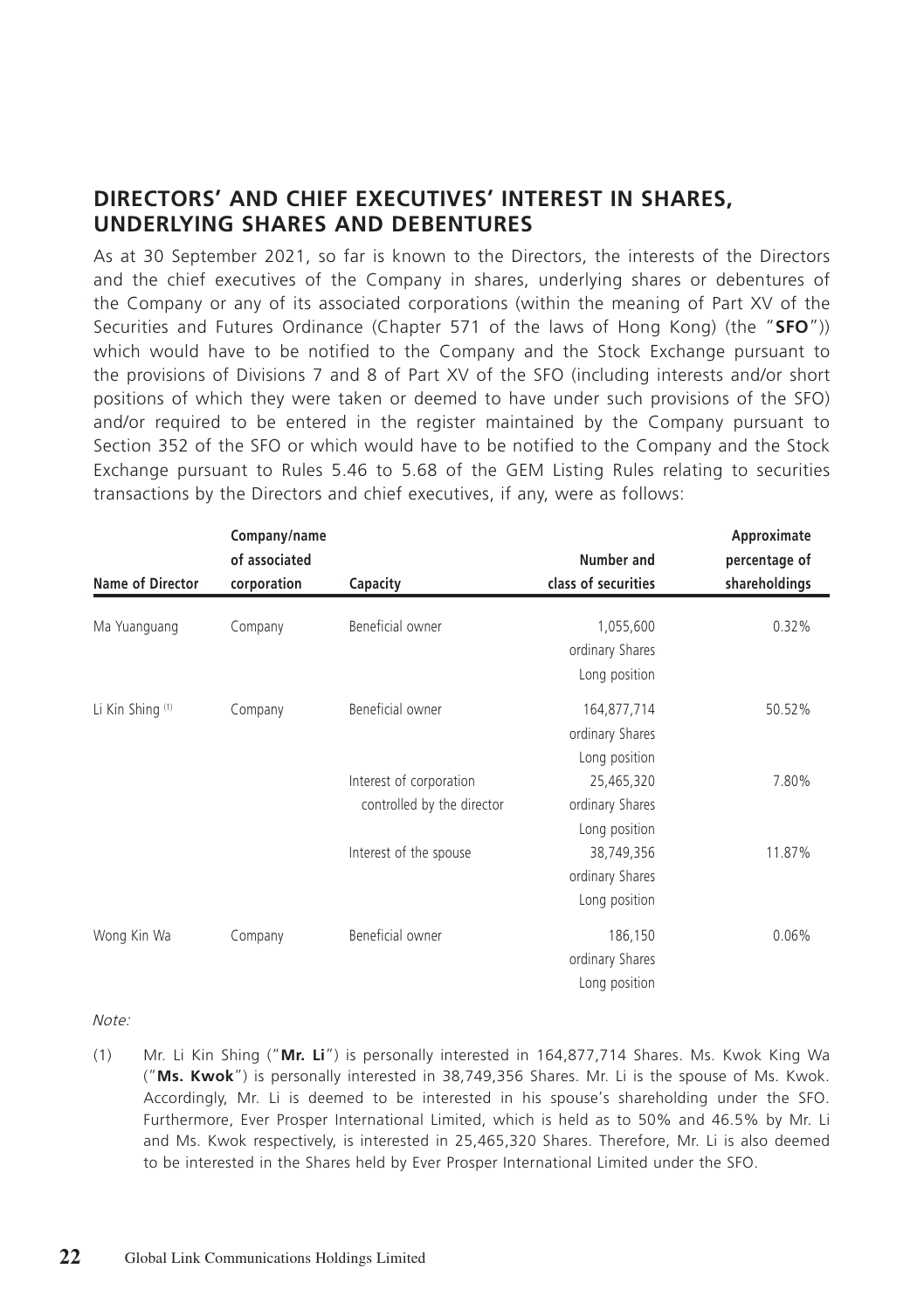Save as disclosed above, as at 30 September 2021, so far as is known to the Directors, none of the Directors nor the chief executives of the Company had any interests or short positions in any shares, underlying shares or debentures of the Company or any associated corporations (within the meaning of Part XV of the SFO) which would have to be notified to the Company and the Stock Exchange pursuant to the provisions of Divisions 7 and 8 of Part XV of the SFO (including interest and/or short positions which they were taken or deemed to have under such provisions of the SFO), or which were required, pursuant to Section 352 of the SFO, to be entered in the register referred to therein, or which were required, pursuant to Rules 5.46 to 5.68 of the GEM Listing Rules, to be notified to the Company and the Stock Exchange.

### **SUBSTANTIAL SHAREHOLDERS' AND OTHER PERSONS' INTERESTS AND SHORT POSITIONS IN SHARES AND UNDERLYING SHARES**

As at 30 September 2021, so far as is known to the Directors, the following person (not being a Director or a chief executive of the Company) had an interest and/or a short position in the shares and/or underlying shares of the Company which would fall to be disclosed to the Company and the Stock Exchange pursuant to the provisions of Divisions 2 and 3 of Part XV of the SFO and/or required to be entered in the register maintained by the Company pursuant to Section 336 of the SFO and/or were directly or indirectly interested in 10% or more of the nominal value of any class of share capital carrying rights to vote in all circumstances at general meeting of any other members of the Group:

| <b>Name</b>                                          | Capacity                                     | Number of<br>securities | Approximate<br>percentage of<br>shareholding |
|------------------------------------------------------|----------------------------------------------|-------------------------|----------------------------------------------|
| Kwok King Wa (1)                                     | Beneficial owner                             | 38,749,356              | 11.87%                                       |
|                                                      | Interest of the spouse                       | 164,877,714             | 50.52%                                       |
|                                                      | Interest of corporation<br>controlled by her | 25,465,320              | 7.80%                                        |
| Ever Prosper International<br>Limited <sup>(2)</sup> | Beneficial owner                             | 25,465,320              | 7.80%                                        |

#### **Interests in ordinary shares of the Company – long position**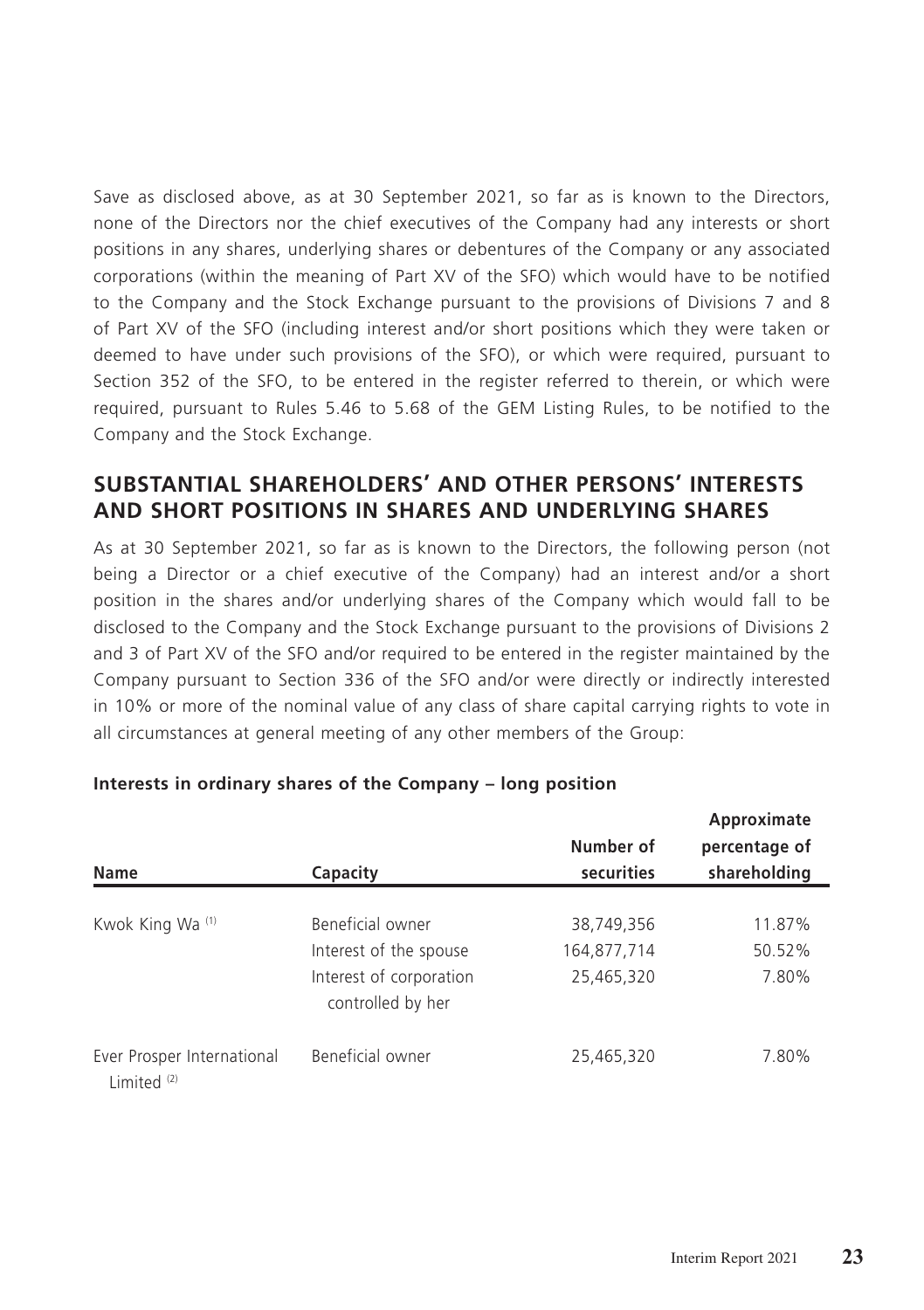Notes:

- (1) Ms. Kwok is personally interested in 38,749,356 Shares. Mr. Li is personally interested in 164,877,714 Shares. Mr. Li is the spouse of Ms. Kwok. Accordingly, Ms. Kwok is deemed to be interested in her spouse's shareholding under the SFO. Furthermore, Ever Prosper International Limited, which is held as to 50% and 46.5% by Mr. Li and Ms. Kwok respectively, is interested in 25,465,320 Shares. Therefore, Ms. Kwok is also deemed to be interested in the Shares held by Ever Prosper International Limited under the SFO.
- (2) The 25,465,320 Shares are held by Ever Prosper International Limited, which is held as to 50% and 46.5% by Mr. Li and Ms. Kwok respectively. Mr. Li is the spouse of Ms. Kwok.

Save as disclosed above, as at 30 September 2021, so far as is known to the Directors, there was no person who had an interest and/or a short position in the shares and/or underlying shares of the Company which would fall to be disclosed to the Company and the Stock Exchange pursuant to the provisions of Divisions 2 and 3 of Part XV of the SFO and/or required to be entered in the register maintained by the Company pursuant to Section 336 of the SFO and/or was directly or indirectly interested in 10% or more of the nominal value of any class of share capital carrying rights to vote in all circumstances at general meeting of any other members of the Group, or any options in respect of such capital.

### **COMPLIANCE WITH RULES 5.48 TO 5.67 OF THE GEM LISTING RULES**

The Company has adopted a code of conduct regarding Directors' securities transactions on terms no less exacting than the required standard of dealings as set out in Rules 5.48 to 5.67 of the GEM Listing Rules. Having made specific enquiry of all Directors, the Company confirms that all Directors have complied with such code of conduct and the required standard of dealings and its code of conduct regarding securities transactions by the Directors throughout the six months ended 30 September 2021.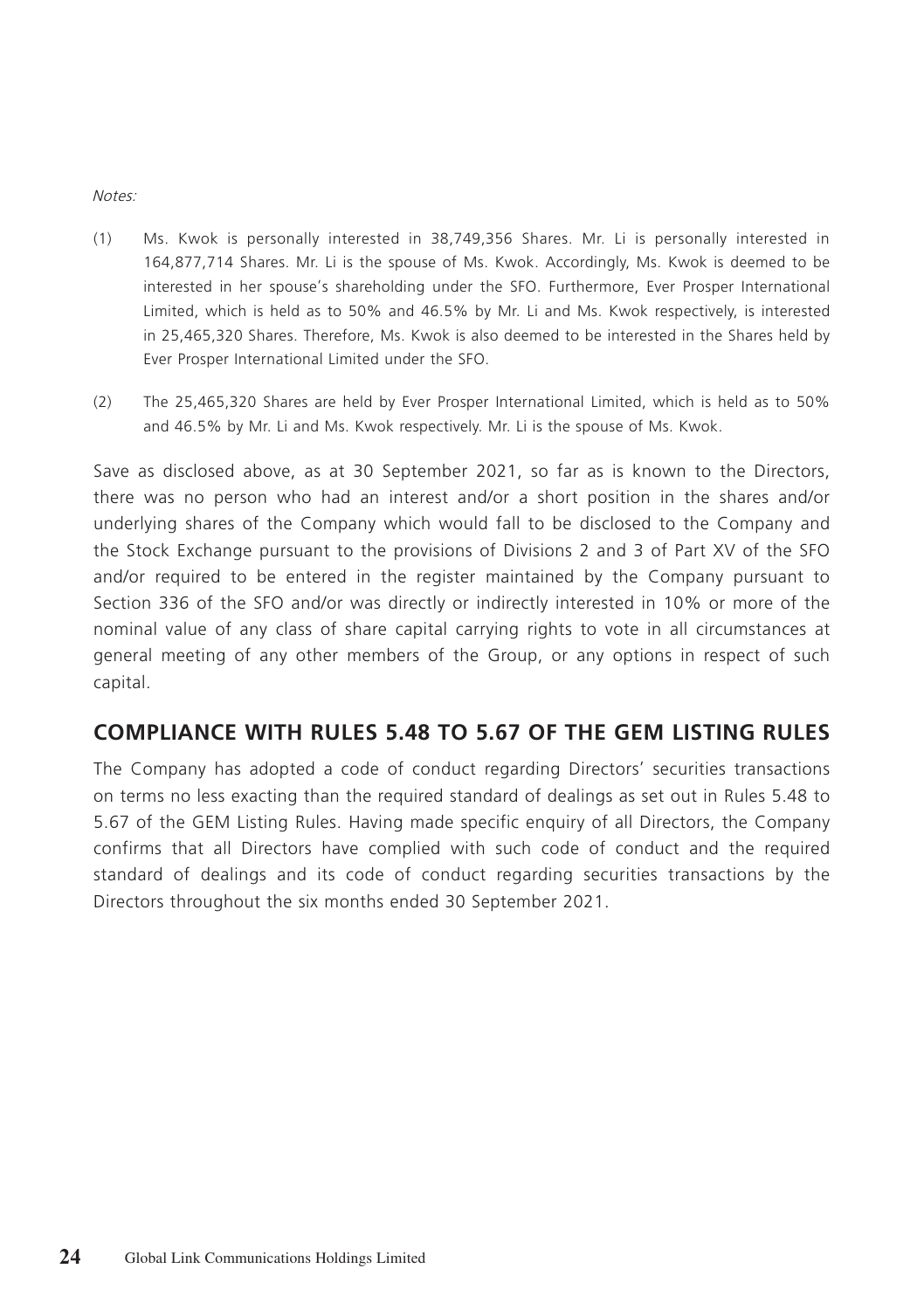# **COMPLIANCE WITH CODE ON CORPORATE GOVERNANCE PRACTICES**

The Company applied the principles and complied with all the code provisions as set out in the Code on Corporate Governance Practices contained in Appendix 15 to the GEM Listing Rules throughout the period under review.

## **COMPETITION AND CONFLICT OF INTERESTS**

None of the Directors, controlling shareholders of the Company and their respective associates (as defined under the GEM Listing Rules) has interest in any business that competes or may compete, either directly or indirectly, with the business of the Group, or has any other conflict of interests with the Group as at the date of the report.

### **PURCHASE, SALE OR REDEMPTION OF LISTED SECURITIES OF THE COMPANY**

None of the members of the Group had purchased, sold or redeemed any of the shares of the Company during the period under review.

## **AUDIT COMMITTEE**

The Company has established an audit committee with written terms of reference in compliance with the GEM Listing Rules. The audit committee comprises of three members, namely Mr. Leung Kwok Keung, Mr. Cheung Sai Ming and Mr. Liu Chun Bao, all being independent non-executive Directors. The Group's unaudited results for the six months ended 30 September 2021 have been reviewed by the audit committee, which was of the opinion that such results complied with the applicable accounting standards, the relevant legal and regulatory requirements, and that adequate disclosures have been made.